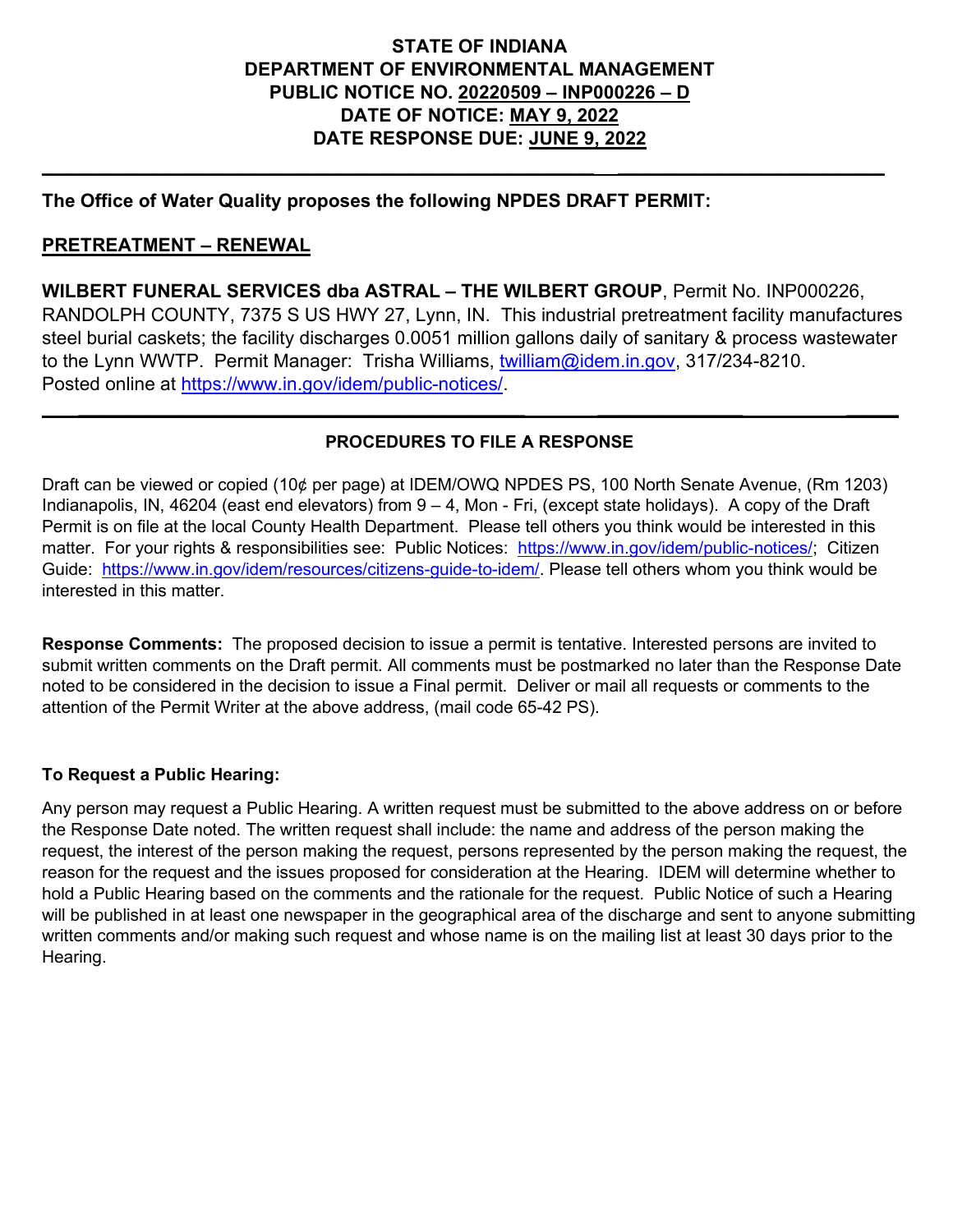#### **INDIANA DEPARTMENT OF ENVIRONMENTAL MANAGEMENT**

*We Protect Hoosiers and Our Environment.*



100 N. Senate Avenue • Indianapolis, IN 46204

(800) 451-6027 • (317) 232-8603 • www.idem.IN.gov

**Eric J. Holcomb Brian C. Rockensuess** *Governor Commissioner* 

VIA ELECTRONIC MAIL May 9, 2022

Mr. Donald Robinson, President Wilbert Funeral Services, Inc. DBA Astral – Wilbert Group 7375 South US Highway 27, PO Box 638 Lynn, IN 47355

Dear Mr. Robinson:

Re: IWP Permit No. INP000226 Draft Permit Wilbert Funeral Services, Inc. DBA Astral – Wilbert Group Lynn, IN – Randolph County

 Your application and supporting documents have been reviewed and processed in accordance with rules adopted under 327 IAC 5. Enclosed is draft Industrial Wastewater Pretreatment Permit No. INP000226 which applies to the discharges associated with the steel burial casket manufacturer.

 Pursuant to IC 13-15-5-1, IDEM will publish the draft permit document online at [https://www.in.gov/idem/public-notices/.](https://www.in.gov/idem/public-notices/) Additional information on public participation can be found in the "Citizens' Guide to IDEM", available at [https://www.in.gov/idem/resources/citizens](https://www.in.gov/idem/resources/citizens-guide-to-idem/)[guide-to-idem/.](https://www.in.gov/idem/resources/citizens-guide-to-idem/) A 30-day comment period is available to solicit input from interested parties, including the public.

 Please review this document carefully and become familiar with the proposed terms and conditions. Comments concerning the draft permit should be submitted in accordance with the procedure outlined in the enclosed public notice form. We suggest that you meet with us to discuss major concerns or objections you may have with the draft permit.

 If you have any questions concerning this proposed permit, please contact Trisha Williams at 317/ 234-8210 or twilliam@idem.in.gov.

Sincerely,

Inches that

Richard Hamblin, Chief Industrial NPDES Permits Section Office of Water Quality

**Enclosures** 

cc: Randolph County Health Department Michael Haney, Town of Lynn POTW Becky Ruark, IDEM Leigh Voss, IDEM

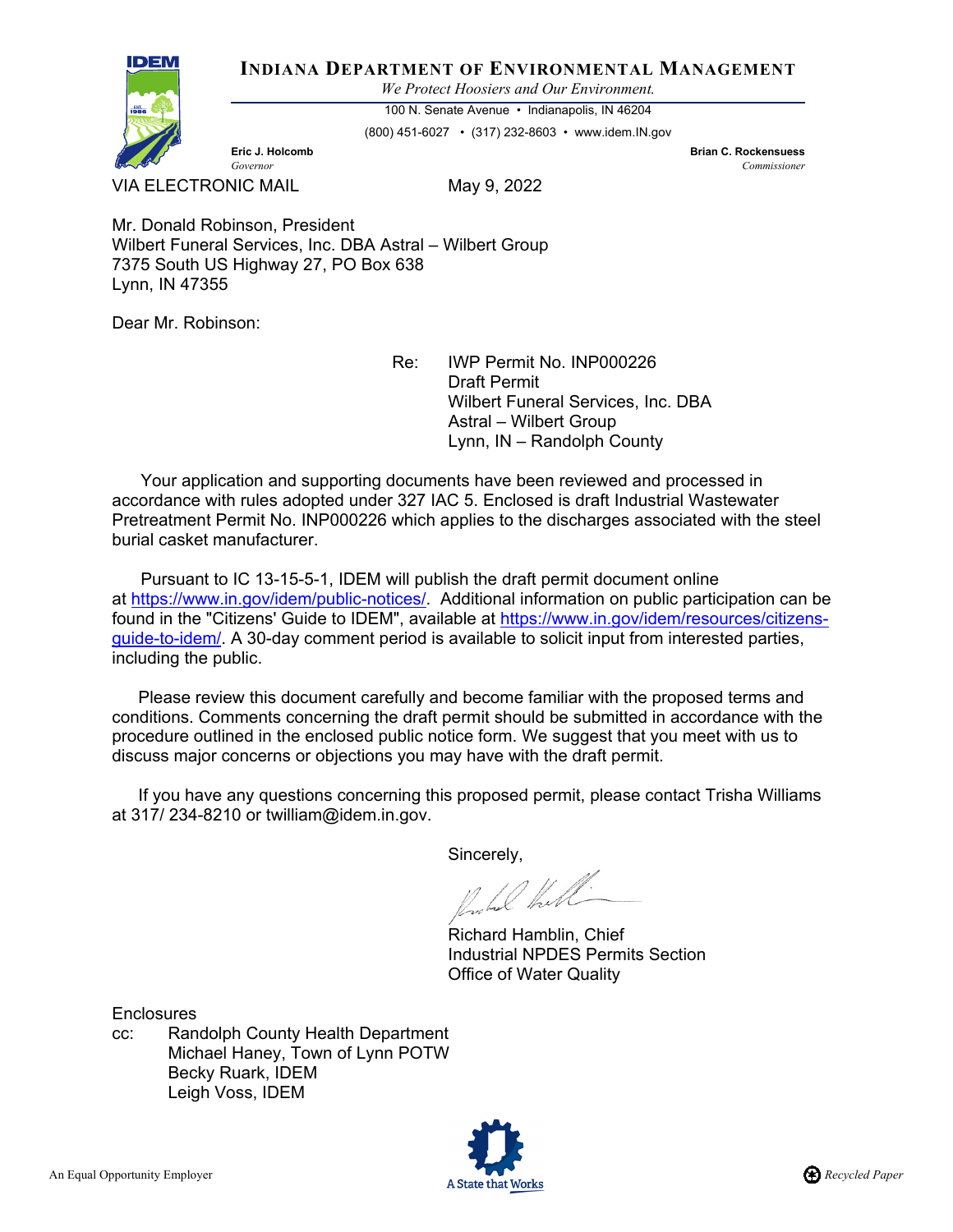Page 1 of 27 Permit No. INP000226

## STATE OF INDIANA

## DEPARTMENT OF ENVIRONMENTAL MANAGEMENT AUTHORIZATION TO DISCHARGE UNDER THE INDUSTRIAL WASTEWATER PRETREATMENT PROGRAM

## **INDUSTRIAL WASTEWATER PRETREATMENT (IWP) PERMIT**

In accordance with 327 IAC 5-21 and IDEM's permitting authority under IC 13-15, **Wilbert Funeral Services, Inc. dba Astral – The Wilbert Group** (hereinafter referred to as the permittee) is authorized to discharge from the facility located at 7375 South U.S. Highway 27, Lynn, Indiana, Randolph County, into the **Town of Lynn Publicly Owned Treatment Works (POTW)**, in accordance with the effluent limitations, monitoring requirements, and other conditions set forth in Parts I and II hereof.

EFFECTIVE DATE: \_\_\_\_\_\_\_\_\_\_\_\_\_\_\_\_\_\_\_\_\_\_\_\_

EXPIRATION DATE: \_\_\_\_\_\_\_\_\_\_\_\_\_\_\_\_\_\_\_\_\_\_\_\_

**NOTE:** In order to receive authorization to discharge beyond the date of expiration, the permittee must submit a renewal IWP permit application to the Industrial NPDES Permit Section in the Office of Water Quality, no later than one hundred and eighty (180) days prior to the date this permit expires. Failure to do so will result in expiration of the authorization to discharge.

Issued on \_\_\_\_\_\_\_\_\_\_\_\_\_\_\_\_\_\_\_\_\_\_\_\_ for the Indiana Department of Environmental Management.

> Jerry Dittmer, Chief Permits Branch Office of Water Quality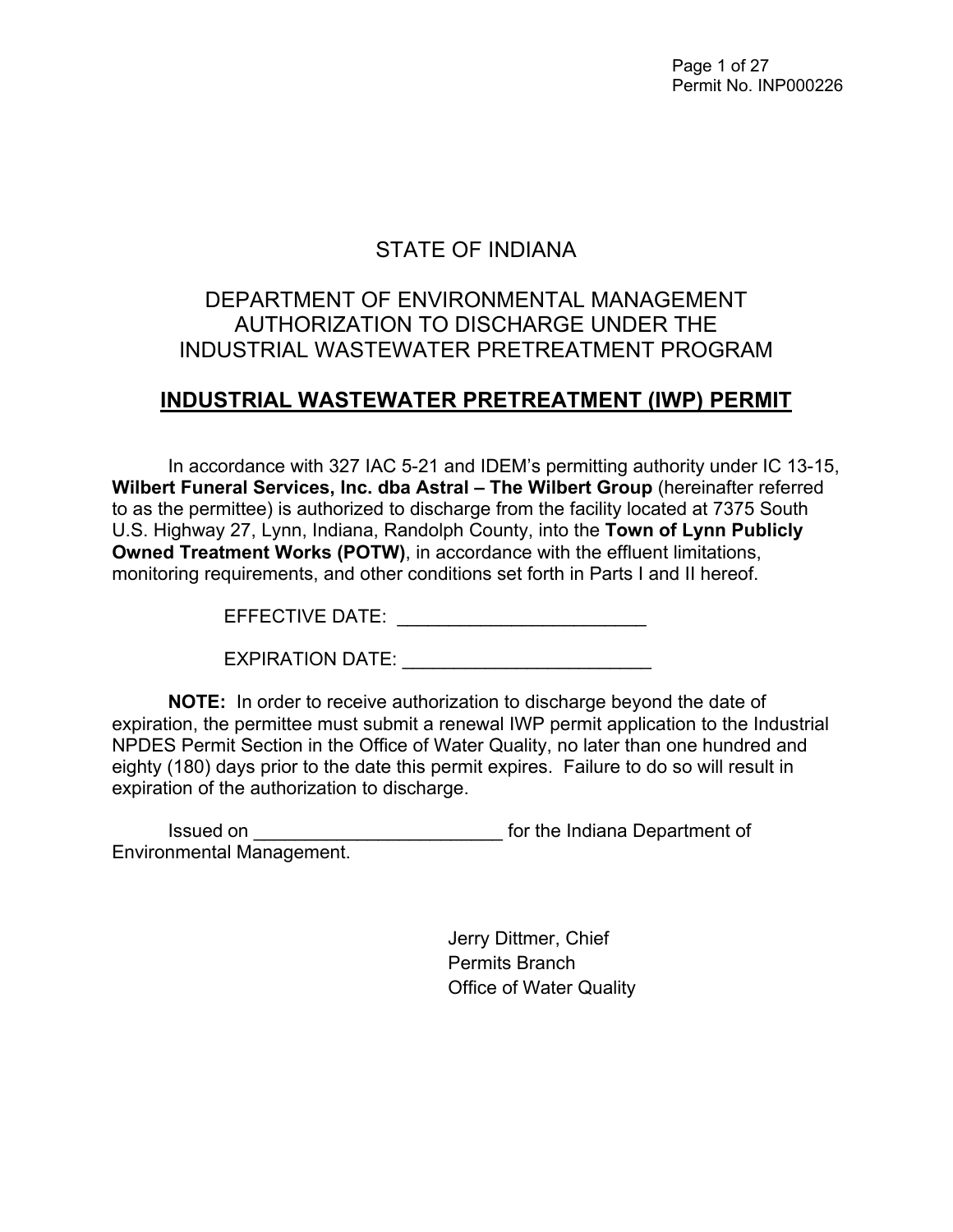#### PART I

#### (A) EFFLUENT LIMITATIONS AND MONITORING REQUIREMENTS

 (1) During the period beginning on the effective date of this permit, the permittee is authorized to discharge from Outfall 001[1][2]. Outfall 001 is located immediately after the 7,000-gallon wastewater holding tank and prior to combination with sanitary dilution flows. Such discharge shall be limited and monitored by the permittee as specified below:

|                                | <b>Discharge Limitations</b> |                    |            | <b>Monitoring Requirements</b> |                    |  |
|--------------------------------|------------------------------|--------------------|------------|--------------------------------|--------------------|--|
| Parameter [3]                  | Daily<br>Maximum             | Monthly<br>Average | Unit       | Measurement<br>Frequency [13]  | Sample<br>Type [4] |  |
| Flow [6]                       | Report                       | Report             | <b>MGD</b> | Daily                          | 24-Hr. Total       |  |
| Cadmium [Cd]                   | $0.11$ [8]                   | $0.07$ [8]         | mg/l       | 1 X Quarterly [12]             | 24-Hr. Comp.       |  |
| T. Chromium $[Cr(T)]$          | 2.77 [8]                     | $1.71$ [8]         | mg/l       | 1 X Quarterly [12]             | 24-Hr. Comp.       |  |
| Copper [Cu]                    | 3.38[8]                      | 2.07[8]            | mg/l       | 1 X Quarterly [12]             | 24-Hr. Comp.       |  |
| Lead [Pb]                      | $0.69$ [8]                   | 0.43[8]            | mg/l       | 1 X Quarterly [12]             | 24-Hr. Comp.       |  |
| Nickel [Ni]                    | 3.98[8]                      | $2.0$ [9]          | mg/l       | 1 X Quarterly [12]             | 24-Hr. Comp.       |  |
| Silver [Ag]                    | 0.43[8]                      | $0.24$ [8]         | mg/l       | 1 X Quarterly [12]             | 24-Hr. Comp.       |  |
| $Zinc$ $[Zn]$                  | $2.61$ [8]                   | 1.48[8]            | mg/l       | 1 X Quarterly [12]             | 24-Hr. Comp.       |  |
| Phosphorus                     | Report [9]                   | Report [9]         | mg/l       | 1 X Quarterly [12]             | 24-Hr. Comp.       |  |
| T. Cyanide [CN(T)][10]1.20 [8] |                              | 0.65[8]            | mg/l       | 1 X Quarterly [12]             | Grab               |  |
| <b>TTO[11]</b>                 | 2.13[8]                      |                    | mg/l       | 2 X Annually [5]               | Grab               |  |

#### Table 1

#### Table 2

|           |                | <b>Quality or Concentration</b> |       |             | <b>Monitoring Requirements</b> |  |
|-----------|----------------|---------------------------------|-------|-------------|--------------------------------|--|
|           | Daily          | Daily                           |       | Measurement | Sample                         |  |
| Parameter | <b>Minimum</b> | Maximum                         | Units | Frequency   | <u>Type</u>                    |  |
| pH [7]    | $5.0$ [9]      | $9.5$ [9]                       | s.u.  | Daily       | Grab                           |  |

- [1] Outfall 001 shall be designated as process wastewaters and contains no dilution streams.
- [2] The discharge shall not exceed the local limits in the Sewer Use Ordinance upon entering the POTW.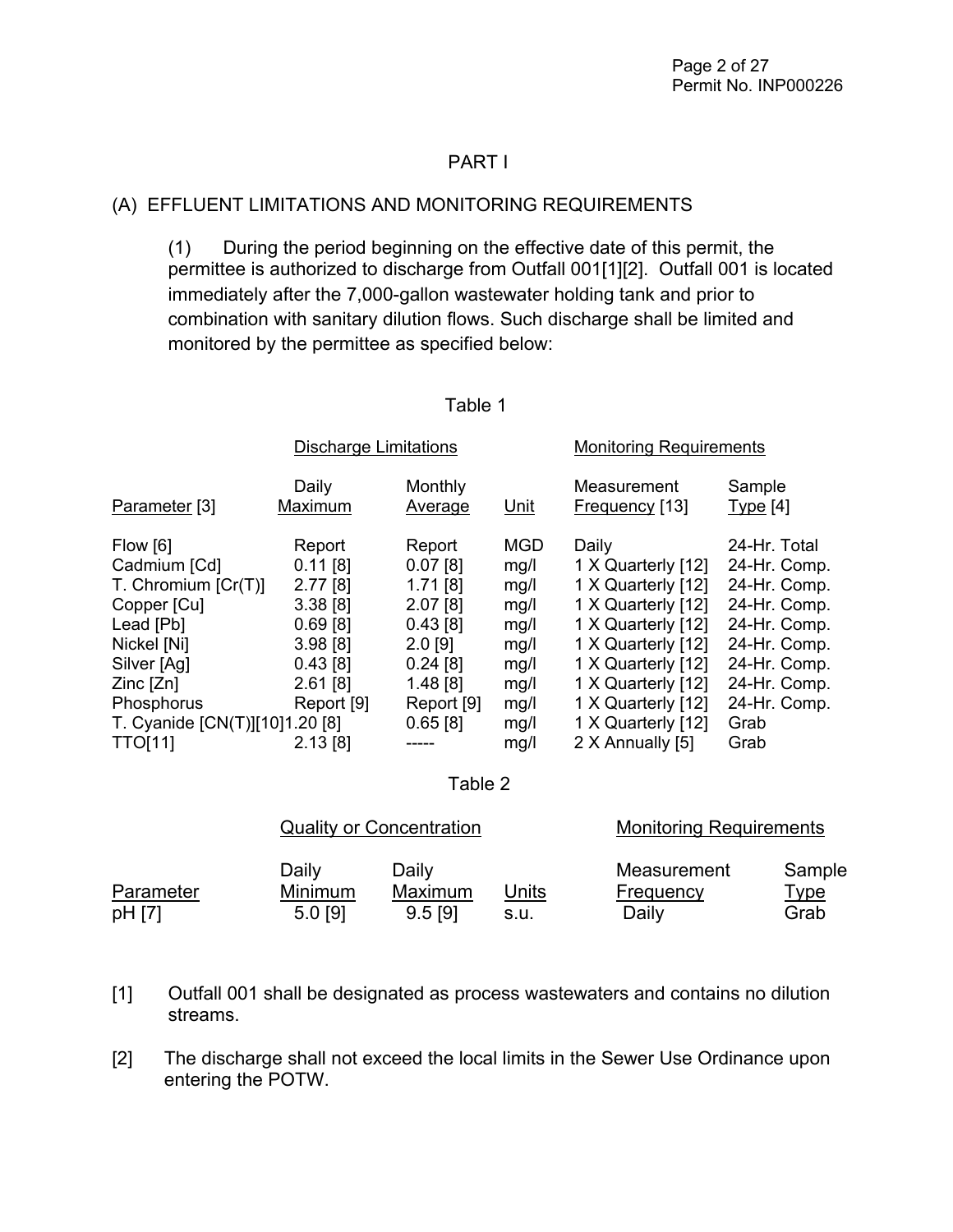- [3] All metals shall be analyzed as Total Recoverable Metals.
- [4] A "24-hour composite sample" means a sample consisting of at least 3 individual flow-proportional samples of wastewater, consisting of aliquots withdrawn throughout the 24-hour discharge period. The aliquots may be: (i) uniform aliquots withdrawn at uniform flow intervals; (ii) flow-proportional aliquots withdrawn at uniform time intervals; or (iii) for batch discharge, uniform aliquots withdrawn from uniform batch volumes. A flow-proportioned composite sample may be obtained by:
	- (1) recording the discharge flow rate at the time each individual sample is taken,
	- (2) adding together the discharge flow rates recorded from each individuals sampling time to formulate the "total flow" value,
	- (3) the discharge flow rate of each individual sampling time is divided by the total flow value to determine its percentage of the total flow value,
	- (4) then multiply the volume of the total composite sample by each individual sample's percentage to determine the volume of that individual sample which will be included in the total composite sample.

Alternatively, a 24-hour composite sample may be obtained by an automatic sampler on an equal time interval basis over a twenty-four-hour period provided that a minimum of 24 samples are taken and combined prior to analysis. The samples do not need to be flow-proportioned if the permittee collects samples in this manner.

- [5] Parameters that are to be monitored twice per year shall be reported during the months of June and December. If, however, two other months are more appropriate, the permittee may request to report in two alternate months, or the State may require the permittee to report during two alternate months.
- [6] The flow can be monitored by measuring the level of the wastewater in the 7,000 gallon wastewater holding tank prior to discharge.
- [7] If the permittee collects more than one grab sample on a given day for pH, the values shall not be averaged for reporting daily maximums or daily minimums. The permittee must report the individual minimum and the individual maximum pH value of any sample during the month on the Monthly Monitoring Report form.
- [8] Based on categorical standards [40 CFR 433.17]. The Standard is concentrationbased (mg/l).
- [9] Based on local ordinance [Town of Lynn Ordinance No. 2013-1 (adopted February 6, 2013)]. Note: Discharge of Phosphorous in excess of 6 mg/l may be subject to a local surcharge.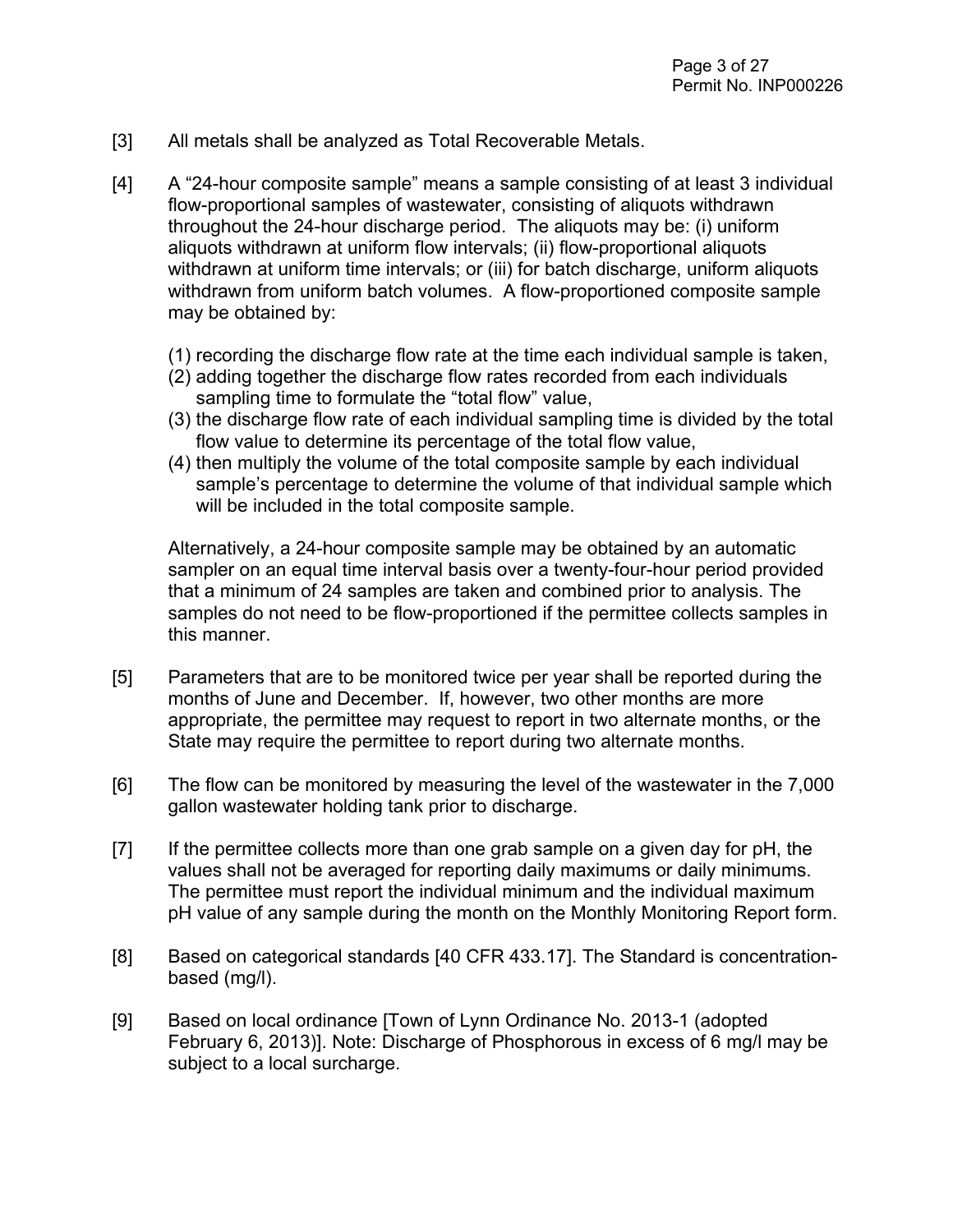- [10] The CN(T) parameter includes all cyanide, chelated (bound to heavy metals) and unchelated (free). The Metal Finishing Standard for CN(T) applies only to the CN-bearing flows prior to mixing with the non-CN Metal Finishing flows.
- [11] The Total Toxic Organics (TTO) parameter is defined as the sum of all the quantifiable concentration values above .01 mg/l for the toxic organic compounds that constitute this parameter under the applicable categorical standard. See part I.D.("TTO MONITORING REQUIREMENTS") of this permit.
- [12] Samples shall be taken once at any time during each of the four annual quarters:
	- (A) January-February-March;
	- (B) April-May-June;
	- (C) July-August-September; and
	- (D) October-November-December.

For quarterly monitoring, in the first quarter for example, the permittee may conduct sampling within the month of January, February or March. The result from this reporting timeframe shall be reported on the March DMR, regardless of which of the months within the quarter the sample was taken.

[13] In situations of intermittent or batch discharge, all parameters required to be monitored should be sampled during the first representative discharge occurring during the monitoring period and then reported on the appropriate state and federal forms at the end of the monitoring period.

If a representative discharge occurs at any time during the monitoring period as identified for that individual parameter, then it is a violation of this permit to not collect a sample and report those results. At the first opportunity that a representative discharge occurs during the monitoring period, it should be sampled for all the required parameters during that monitoring period. Waiting to collect a sample until the end of a monitoring period risks missing a representative sample collection opportunity, and it is considered a violation of this permit to not collect a sample, analyze and report those results, when there was a discharge for that monitoring period.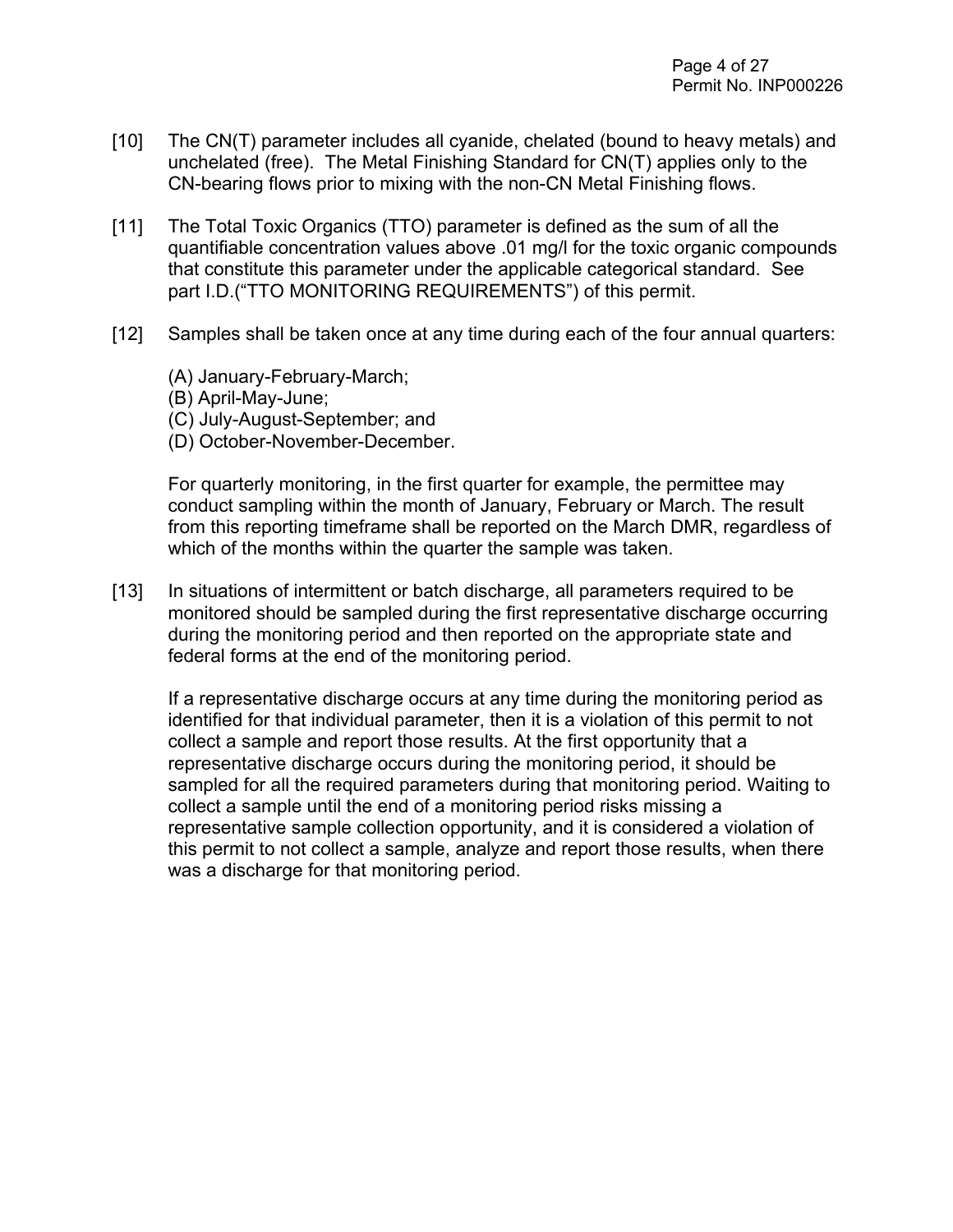#### (2) ADDITIONAL DISCHARGE PROHIBITIONS

The permittee shall not allow the introduction of the following into the POTW from any location, including Outfall 001:

- (a) A pollutant from any source of nondomestic wastewaters that could pass through or cause interference with the operation or performance of the POTW.
- (b) A pollutant that could create a fire or explosion hazard in the POTW, including waste streams with a closed cup flashpoint of less than  $140^\circ$  F degrees Fahrenheit (60 $\degree$  C) using the test methods in 40 CFR 261.21.
- (c) A pollutant that could cause corrosive structural damage to the POTW, including a discharge with pH lower than five (5.0), unless the POTW is specifically designed to accommodate such a discharge.
- (d) A solid or viscous pollutant in an amount that could cause obstruction to the flow in a sewer or other interference with the operation of the POTW.
- (e) A pollutant, including an oxygen demanding pollutant (such as biochemical oxygen demand) released in a discharge at a flow rate or pollutant concentration that could cause interference in the POTW.
- (f) Heat in an amount that could:
	- (1) inhibit biological activity in the POTW and result in interference or damage to the POTW; or
	- (2) exceed 40 $\degree$  C or 104 $\degree$  F at the POTW treatment plant unless the commissioner, upon request of the POTW, approves alternate temperature limits.
- (g) Petroleum, oil, non-biodegradable cutting oil, or products of mineral oil origin in an amount that could cause interference or pass through.
- (h) A pollutant that could result in the presence of toxic gases, vapors, or fumes within the POTW in a quantity that may cause acute worker health and safety problems.
- (i) A trucked or hauled pollutant, except:
	- (1) with the permission of the POTW; and
	- (2) when introduced to the POTW at a discharge point designated by the POTW.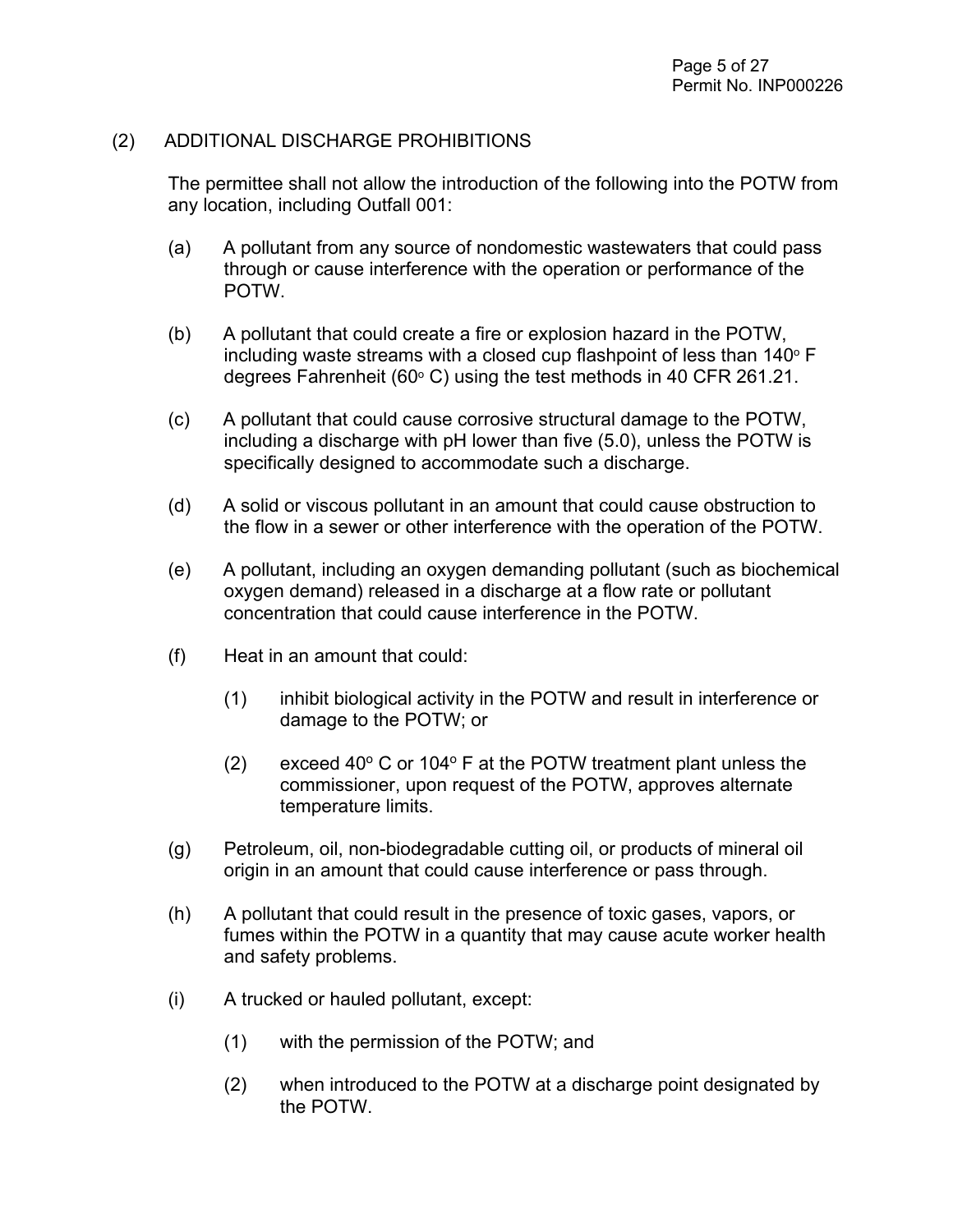#### (3) AFFIRMATIVE DEFENSE

The permittee shall have an affirmative defense in any action brought against the permittee alleging a violation of the prohibitions established in Part I.A.2 of this permit if the permittee can demonstrate that:

- (a) it did not know or have reason to know that its discharge, alone or in conjunction with a discharge from another source, would cause pass through or interference; and
- (b) a local limit designed to prevent pass through or interference in accordance with Part I.A.2 of this permit:
	- (1) was developed for each pollutant in the permittee's discharge that caused pass through or interference, and the permittee was in compliance with each such local limit directly prior to and during the pass-through or interference; or
	- (2) was not developed for the pollutant that caused the pass through or interference, and the permittee's discharge, directly prior to and during the pass through or interference, had not changed substantially in nature or constituents from its usual discharge condition when the POTW was regularly in compliance with the applicable:
		- (A) NPDES permit requirements; and
		- (B) requirements for sewage sludge use or disposal, in the case of interference.

#### (B) DEFINITIONS

(1) Daily Discharge

The total mass of a pollutant discharged during the calendar day or, in the case of a pollutant limited in terms other than mass pursuant to 327 IAC 5-2-11(e), the average concentration or other measurement of the pollutant specified over the calendar day or any twenty-four (24) hour period that reasonably represents the calendar day for the purposes of sampling.

#### (2) Daily Maximum (Discharge) Limitation

The maximum allowable daily discharge for any calendar day.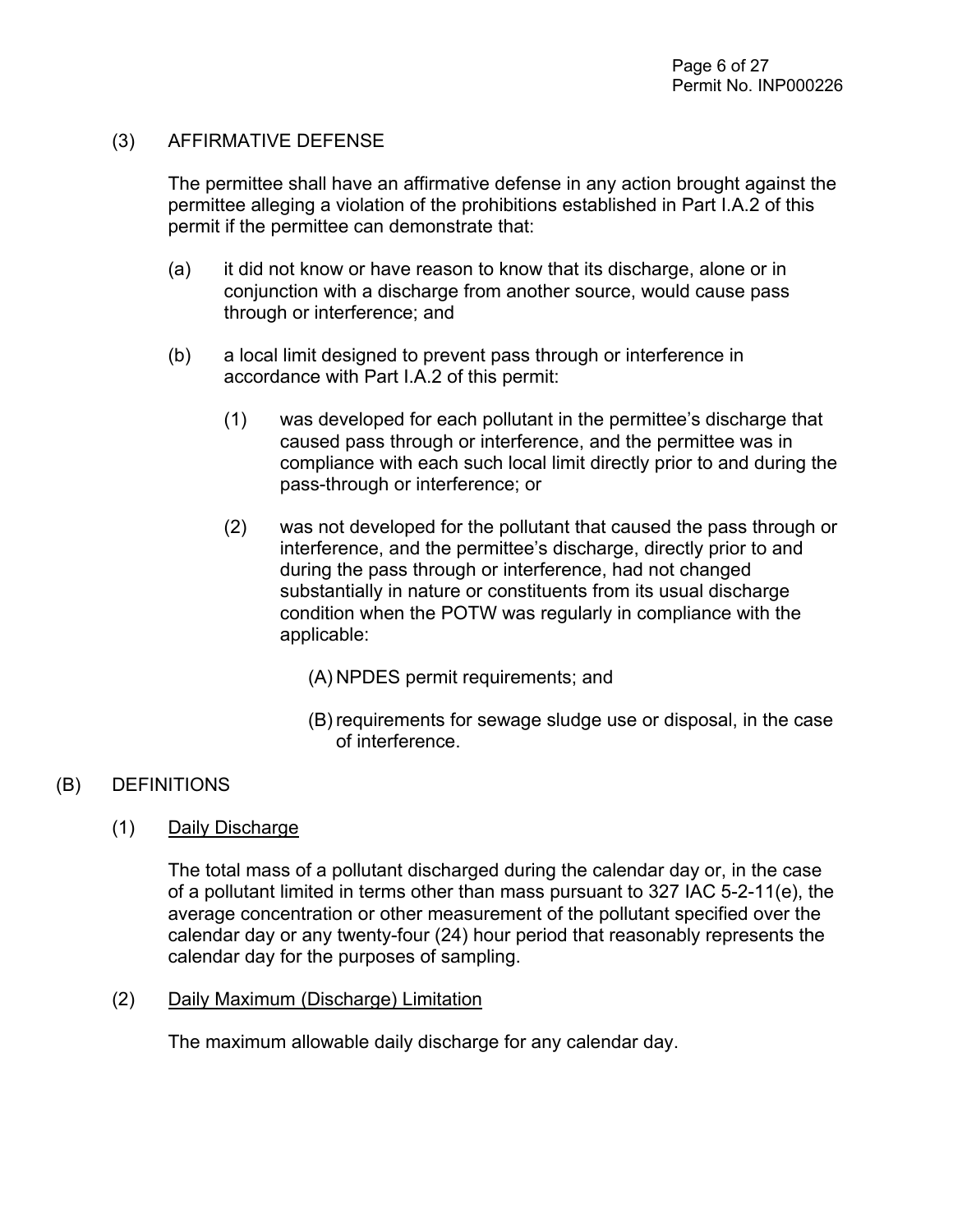#### (3) Monthly Average Discharge (Average Monthly Discharge)

The total mass or flow-weighted concentration of all daily discharges sampled or measured during a calendar month on which daily discharges are sampled and measured, divided by the number of daily discharges sampled and/or measured during such month.

#### (4) Monthly Average (Discharge) Limitation

The highest allowable average monthly discharge for any calendar month.

#### (5) Interference

- (a) "Interference" means a discharge that, alone or in conjunction with a discharge or discharges from other sources inhibits or disrupts the:
	- (1) treatment processes or operations;
	- (2) sludge processes; or
	- (3) selected sludge:
		- (A) use; or
		- (B) disposal methods;

#### of a POTW.

- (b) The inhibition or disruption under subsection (a) must:
	- (1) cause a violation of a requirement of the POTW's NPDES permit, including an increase in the magnitude or duration of a violation; or
	- (2) prevent the use of the POTW's sewage sludge or its sludge disposal method selected in compliance with the following statutory provisions, regulations, or permits issued thereunder or more stringent state or local regulations:
		- (A) Section 405 of the Clean Water Act (33 U.S.C. 1345).
		- (B) The Solid Waste Disposal Act (SWDA) (42 U.S.C. 6901), including:
			- (i) Title II, more commonly referred to as the Resource Conservation and Recovery Act (RCRA); and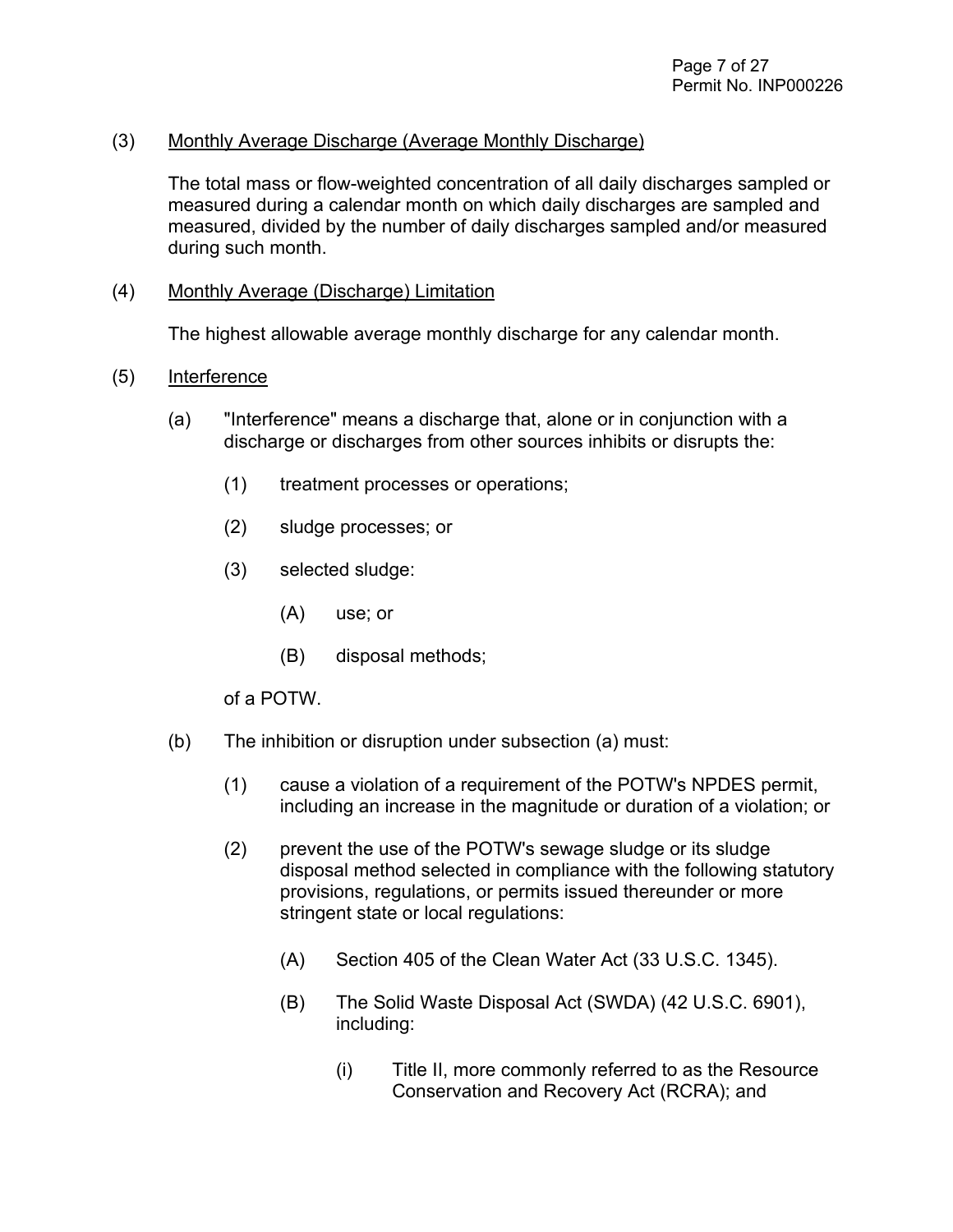- (ii) the rules contained in a state sludge management plan prepared pursuant to Subtitle D of the SWDA (42 U.S.C. 6941).
- (C) The Clean Air Act (42 U.S.C. 7401).
- (D) The Toxic Substances Control Act (15 U.S.C. 2601).

#### (6) Pass-through

"Pass through" means a discharge proceeding through a POTW into waters of the state in quantities or concentrations that, alone or in conjunction with a discharge or discharges from other sources, are a cause of a violation of any requirement of the POTW's NPDES permit, including an increase in the magnitude or duration of a violation.

(7) Pretreatment requirements

"Pretreatment requirements" means any substantive or procedural requirement related to pretreatment, other than a pretreatment standard, imposed on an industrial user.

(8) Pretreatment standards

"Pretreatment standards" means:

- (a) state pretreatment standards as established in 327 IAC 5-18-8;
- (b) pretreatment standards for prohibited discharges, as established in 327 IAC 5-18-2; and
- (c) national categorical pretreatment standards incorporated by reference in 327 IAC 5-2-1.5.

#### (9) Publicly Owned Treatment Works ("POTW")

A treatment works as defined by Section 212(2) of the Clean Water Act owned by the State or a municipality (as defined by Section 502(4) of the Clean Water Act), except that it does not include pipes, sewers or other conveyances not connected to a facility providing treatment. The term includes any devices and systems used in the storage, treatment, recycling and reclamation of municipal sewage or compatible industrial wastes. The term also includes sewers, pipes, and other conveyances only if they convey wastewater to a POTW treatment plant. "POTW" also means the municipality, as defined in Section 502(4) of the Clean Water Act, that has jurisdiction over the indirect discharges to and the discharges from such a treatment works.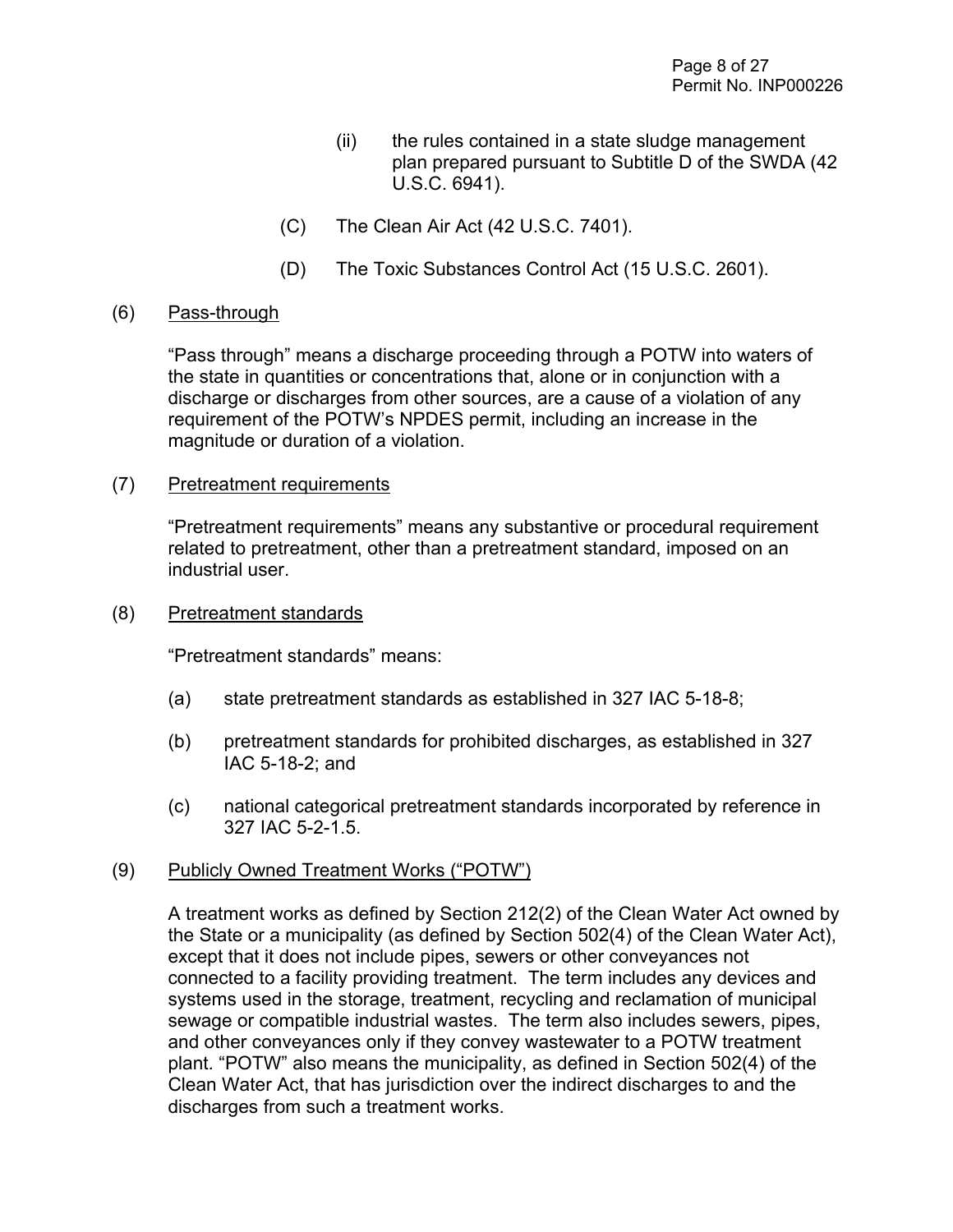#### (C) MONITORING AND REPORTING

#### (1) Representative Sampling

Samples and measurements taken as required herein shall be representative of the volume and nature of the entire permitted discharge.

#### (2) Reporting

The permittee shall submit monitoring reports to the Indiana Department of Environmental Management and the Town of Lynn containing results obtained during the previous month and shall be submitted no later than the 28th day of the month following each completed monitoring period. The first report shall be submitted by the 28th day of the month following the month in which this permit becomes effective. These reports shall include, but not necessarily be limited to, the Discharge Monitoring Report (DMR) and the Monthly Monitoring Report (MMR). All reports shall be submitted electronically by using the NetDMR application, upon registration, receipt of the NetDMR Subscriber Agreement, and IDEM approval of the proposed NetDMR Signatory. Access the NetDMR website (for initial registration and DMR/MMR submittal) via CDX at: [https://cdx.epa.gov/.](https://cdx.epa.gov/)

If the Town of Lynn is agreeable to receiving an electronic version of the monthly reports, copies can be sent to the Town of Lynn via NetDMR. An acceptable email address for the Town of Lynn must be provided to IDEM's Compliance Data Section. Any non-NetDMR reports sent to the Town of Lynn shall be sent to the following:

> Certified Operator Town of Lynn 1468 East 900 South Lynn, IN, 47355

The permittee shall also comply with the applicable reporting requirements of 40 CFR 403.12.

#### (3) Monitoring Results

Requirements for test procedures shall be as follows:

(a) Test procedures identified in 40 CFR 136 shall be utilized for pollutants or parameters listed in that part, unless an alternative test procedure has been approved under 40 CFR 136.5.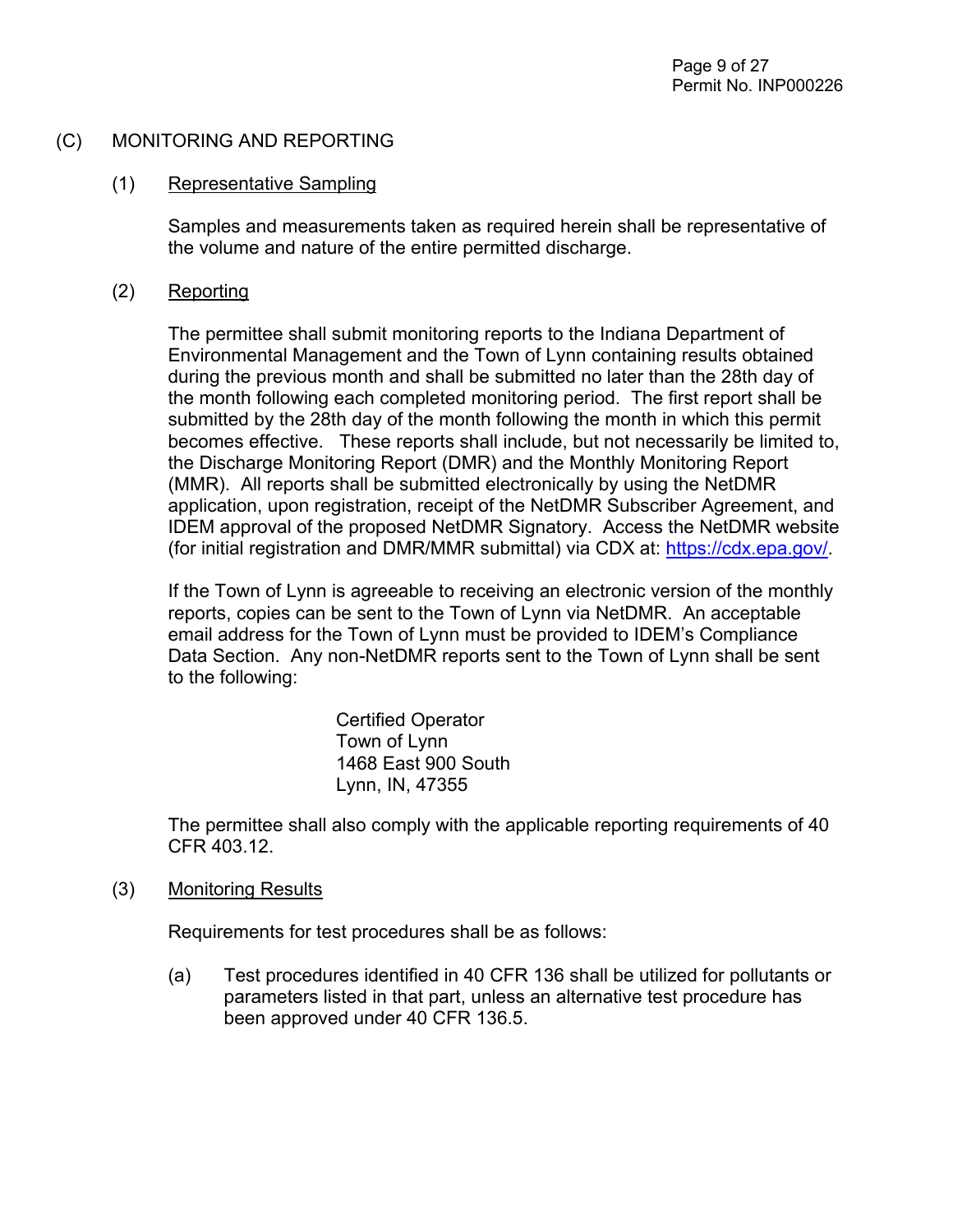- (b) Where no test procedure under 40 CFR 136 has been approved, analytical work shall be conducted in accordance with the most recently approved edition of "Standard Methods for the Examination of Water and Wastewater", published by the American Public Health Association (APHA) or as otherwise specified by the commissioner in the IWP permit.
- (c) Notwithstanding subdivision (a), the commissioner may specify in a permit the test procedure specified in a standard or effluent limitation guideline.

#### (4) Recording of the Monitoring Results

For each measurement or sample taken pursuant to the requirements of this permit, including the additional monitoring described under Part I(C)(5), below, the permittee shall maintain records of all monitoring information and monitoring activities, including:

- (a) The date, exact place and time of sampling or measurement;
- (b) The person(s) who performed the sampling or measurements;
- (c) The date(s) analyses were performed;
- (d) The person(s) who performed the analyses;
- (e) The analytical techniques or methods used; and
- (f) The results of such measurements and analyses.

#### (5) Additional Monitoring by Permittee

If the permittee monitors any pollutant at the location(s) designated herein more frequently than required by this permit, using approved analytical methods as specified above, the results of such monitoring shall be included in the calculation and reporting of the values required in the Monthly Monitoring Report and the Discharge Monitoring Report. Such increased frequency shall also be indicated.

- (6) Records Retention
	- (a) All records of monitoring activities and results required by this permit (including all original strip chart recordings for continuous monitoring instrumentation and calibration and maintenance records) shall be retained at the permitted facility for a minimum of three (3) years. The three-year period shall be extended: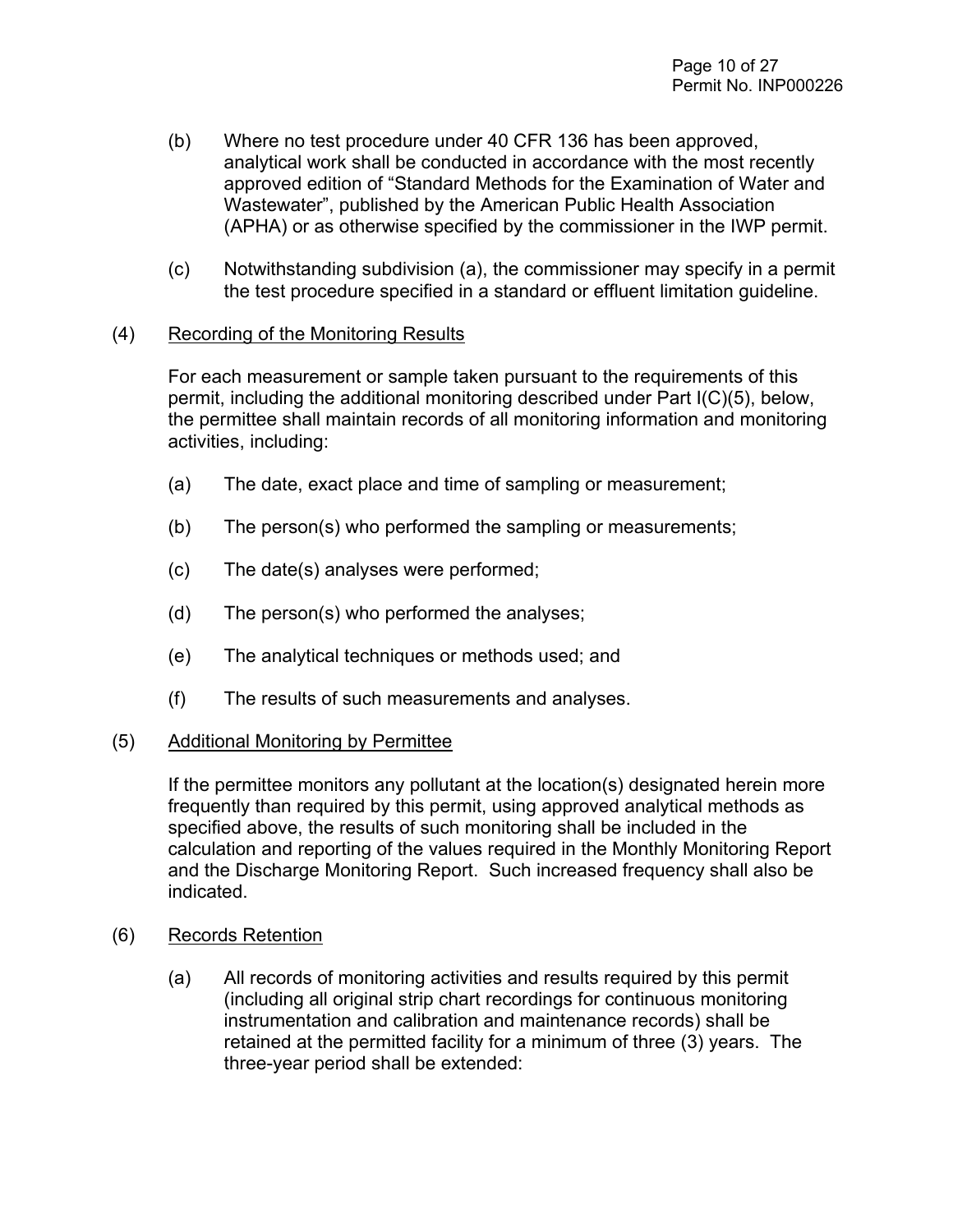- (1) automatically during the course of any unresolved litigation regarding the discharge of pollutants by the permittee or regarding promulgated effluent guidelines applicable to the permittee; or
- (2) as requested by the commissioner.
- (b) The permittee shall maintain and make available to IDEM, the regional administrator, and the Town of Lynn personnel, records of disposal of all wastewater generated at the site. Such records shall include, but not be limited to, flow monitoring records, flow calibration records, and the volume and destination of all wastewater hauled off-site.
- (7) Additional Reporting Requirements
	- $(a)$  In accordance with 327 IAC 5-16-5 $(g)$ , all categorical and noncategorical industrial users shall notify the POTW immediately of all discharges that could cause problems to the POTW, including any slug loadings as defined by 40 CFR 403.5(b).
	- (b) In accordance with 327 IAC 5-16-5(h)(2), if sampling performed by an industrial user indicates a violation, the industrial user shall notify the control authority within twenty-four (24) hours of becoming aware of the violation. The industrial user shall also repeat the sampling and analysis and submit the results of the repeat analysis to the control authority within thirty (30) days after becoming aware of the violation.

Where the control authority has performed the sampling and analysis in lieu of the industrial user, the control authority shall perform the repeat sampling and analysis unless it notifies the industrial user of the violation and requires the industrial user to perform the repeat analysis. Resampling is not required if the control authority performs sampling at the industrial user:

- (1) at a frequency of at least once per month; or
- (2) between the time when the initial sampling was conducted and the time when the industrial user or the control authority receives the results of this sampling.

#### (D) TTO MONITORING REQUIREMENTS

(1) The Total Toxic Organics (TTO) limitation is defined as the summation of all quantifiable values greater than 0.01 mg/l for the toxic organic compounds listed in Table 1 that would reasonably be expected to be found. The sum of all values shall not exceed the TTO limitation(s) in Part I.A.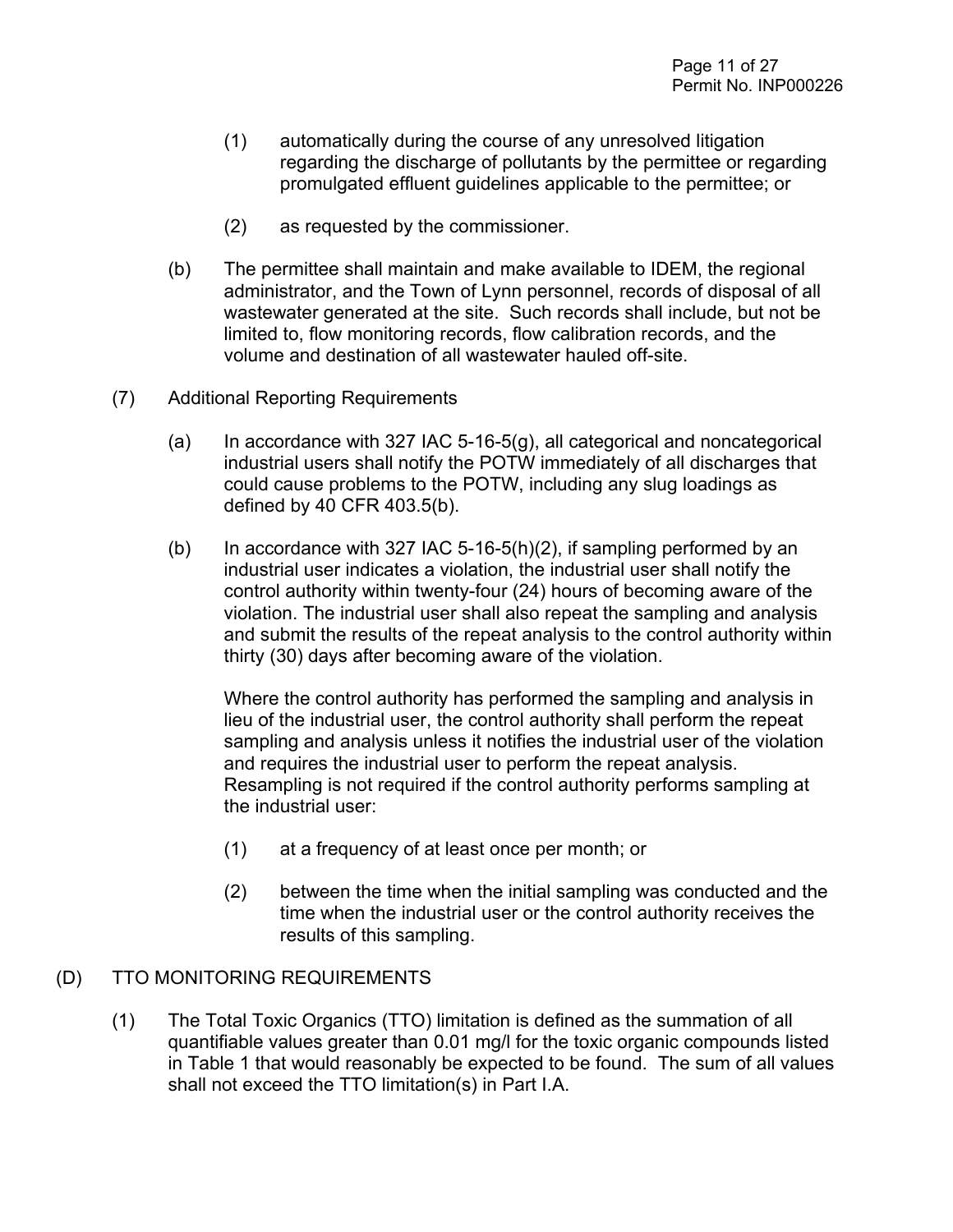All toxic organic samples must be collected, preserved and stored in accordance with 40 CFR 136, Appendix A. Samples for volatile organics must be analyzed within 14 days of collection. Samples for semi-volatile organics, PCBs and pesticides must be extracted within 7 days of collection and analyzed within 40 days of extraction.

Toxic organics shall be analyzed using U.S. EPA methods 624 (volatile organics), 625 (semi-volatile organics) and 608 (PCBs and pesticides) in 40 CFR 136, or other equivalent methods approved by U.S. EPA. Equivalent methods must be at least as sensitive and specific as methods 624, 625 and 608.

#### (2) Monitoring Alternative for TTO:

In lieu of monitoring for TTO, and at the discretion of the State, the permittee may make the following certification as a comment to the periodic reports required by 40 CFR 403.12(e):

"Based on my inquiry of the persons directly responsible for managing compliance with the pretreatment standard for total toxic organics (TTO), I certify that, to the best of my knowledge and belief, no dumping of concentrated toxic organics into the wastewater has occurred since filing the last discharge monitoring report. I further certify that this facility is implementing the solvent management plan submitted to the State."

This statement must be signed by the signatory on the DMR.

In requesting that no monitoring be required, the permittee shall submit a solvent management plan that specifies to the State's satisfaction the following conditions:

- (a) The toxic organic compounds used;
- (b) the method of disposal used instead of dumping, such as reclamation, contract hauling, incineration, etc.; and
- (c) the procedures for assuring that toxic organics do not routinely spill or leak into the wastewater.

In requesting that no monitoring be required, the permittee shall monitor for all toxic organics listed in Table 1 at least once and submit a copy of the analytical report(s) to the State. If the permittee can demonstrate compliance with the TTO limit and chooses the certification option in lieu of monitoring, the analytical report(s) shall be conducted and submitted for State approval within six months from the effective date of this permit.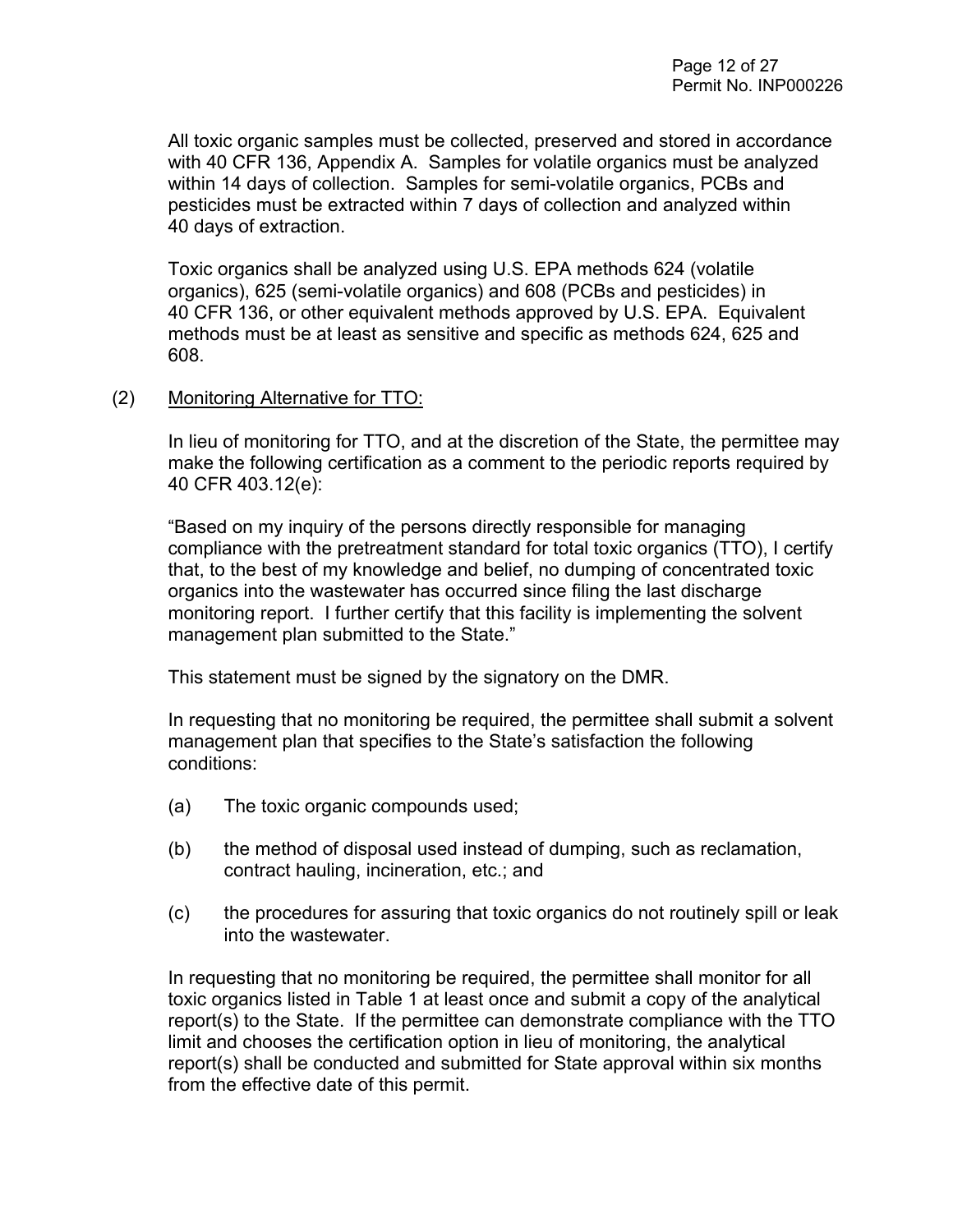If the permittee is capable of complying with the above conditions and chooses the certification option in lieu of monitoring, a solvent management plan shall be submitted for State approval within six months from the effective date of this permit.

If it is determined that monitoring is necessary to ensure compliance with the TTO limit, the permittee need analyze only for those toxic organics which would reasonably be expected to be present in the discharge.

#### (E) REOPENING CLAUSE

This permit shall be modified, or, alternatively, revoked and reissued, to comply with any applicable effluent limitation or standard issued or approved under Section 307(b) of the Clean Water Act, if the effluent limitation or standard so issued or approved:

- (1) contains different conditions or is otherwise more stringent than any effluent limitation in the permit; or
- (2) controls any pollutant not limited in the permit.

The permit, as modified or reissued under this paragraph, shall also contain any other requirements of the Act then applicable.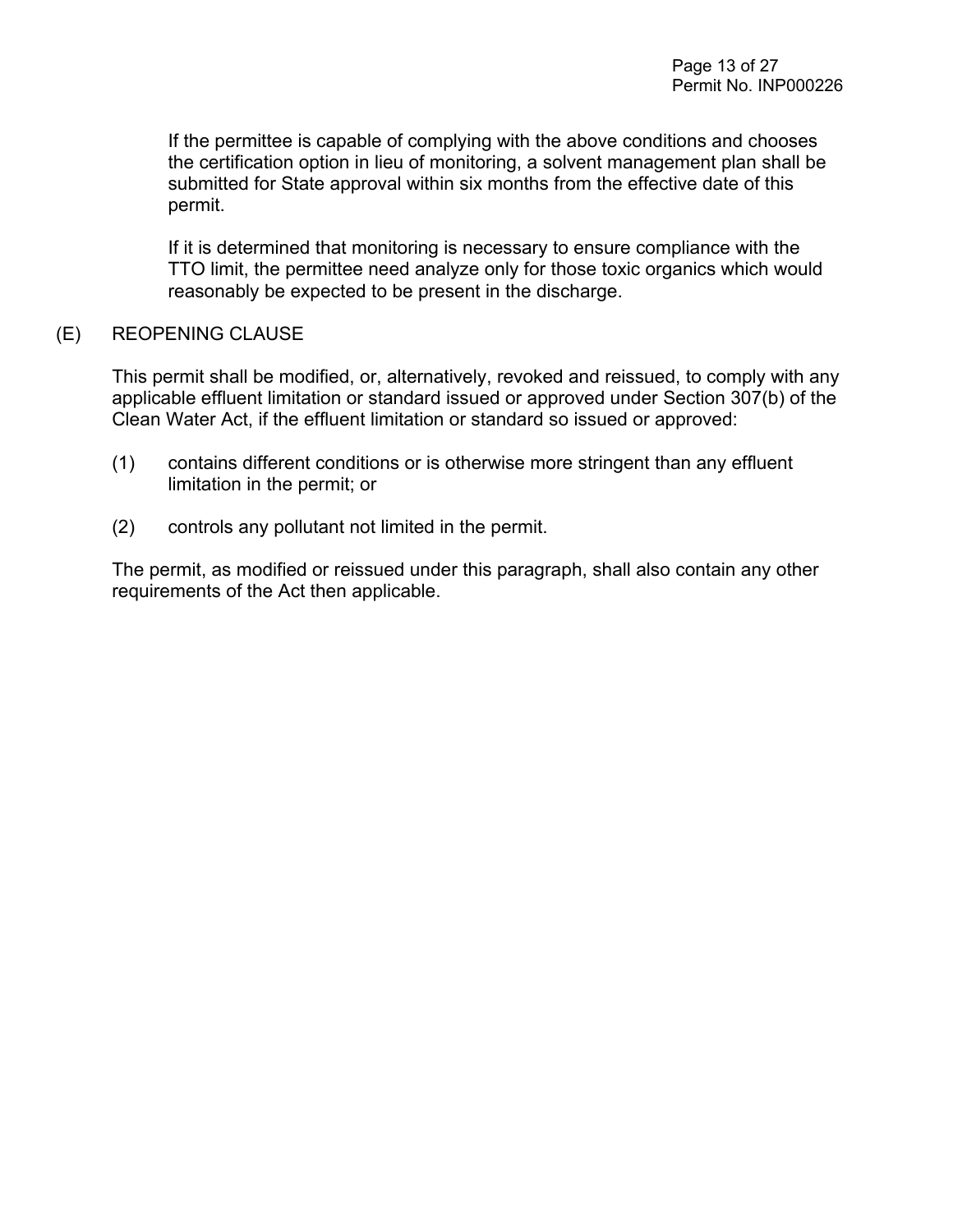#### PART II

#### (A) RESPONSIBILITIES

#### (1) Duty to Comply

The permittee must comply with all terms and conditions of this permit. Any permit noncompliance constitutes a violation of the Clean Water Act (CWA) and the Environmental Management Act (EMA) and is grounds for:

- (a) enforcement action;
- (b) permit termination, revocation and reissuance, or modification; or
- (c) denial of a permit renewal application.

A permittee may claim an affirmative defense to a permit violation, however, if the circumstances of the noncompliance meet the criteria of an upset as defined in Part II.A.7, the provisions of Part I.A.3, or any defense as provided by local ordinance.

(2) Right of Entry

The permittee shall allow the Commissioner of the Indiana Department of Environmental Management or the Commissioner's authorized representatives (including an authorized contractor acting as a representative of the Commissioner), upon the presentation of the credentials and such other documents as may be required by law:

- (a) to enter upon the permittee's premises where a point source is located or where any records must be kept under the terms and conditions of this permit;
- (b) to have access to and copy at reasonable times any records that must be kept under the terms and conditions of this permit;
- (c) to inspect, at reasonable times:
	- (1) any monitoring equipment or method;
	- (2) any collection, treatment, pollution management, or discharge facilities; or
	- (3) practices required or otherwise regulated under the permit; and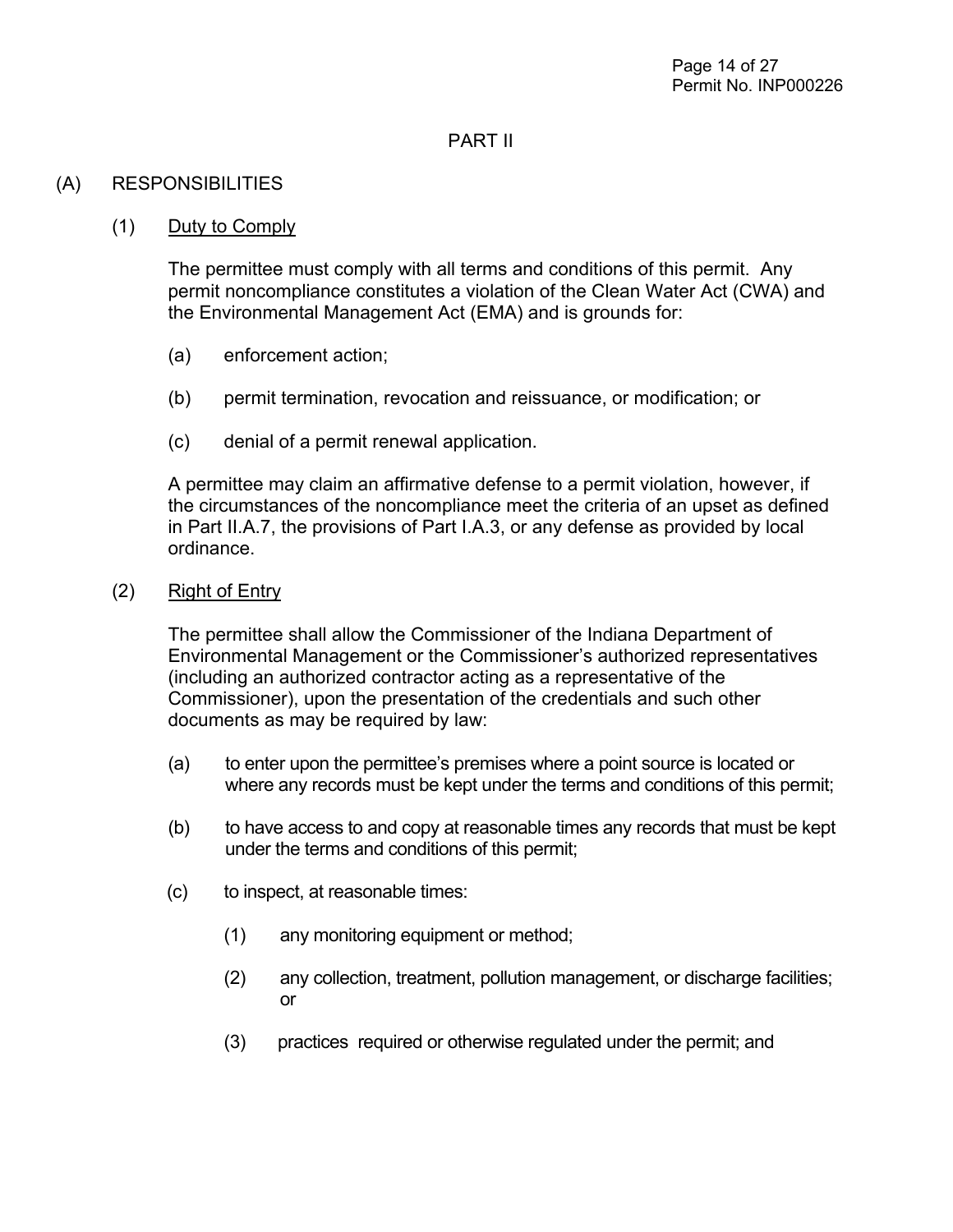(d) to sample or monitor, at reasonable times, any discharge of pollutants or internal wastestream (where necessary to ascertain the nature of a discharge of pollutants) for the purpose of evaluating compliance with the permit or as otherwise authorized.

#### (3) Change in Discharge

If the permittee intends to add a pollutant not limited by this permit or increase discharge of a pollutant limited by this permit, the permittee must notify the receiving POTW and apply for a permit modification from the commissioner prior to commencing discharge containing the additional pollutant. The application for permit modification must:

- (a) be completed on a form prescribed by the commissioner;
- (b) be signed in accordance with 327 IAC 5-2-22(a); and
- (c) be submitted to the commissioner no later than 120 days prior to the date that the permittee intends to commence discharge containing the additional pollutant.

#### (4) Duty to Mitigate Adverse Impact

The permittee shall take all reasonable steps to minimize any adverse impact to the POTW or to waters of the State resulting from noncompliance with the IWP permit, including such accelerated or additional monitoring necessary to determine the nature and impact of the non-complying discharge.

#### (5) Noncompliance Notification

- (a) If the permittee does not or will not be able to comply for any reason with any discharge limitation specified in this permit, the permittee shall provide the Indiana Department of Environmental Management and the Town of Lynn with the following information in writing, within twenty-four (24) hours of becoming aware of the noncompliance.
	- (1) a description of the discharge and cause of noncompliance.
	- (2) the period of noncompliance, including exact dates and times of the noncomplying event and the anticipated time when the discharge will return to compliance.
	- (3) steps being taken to reduce, eliminate, and prevent recurrence of the noncomplying discharge.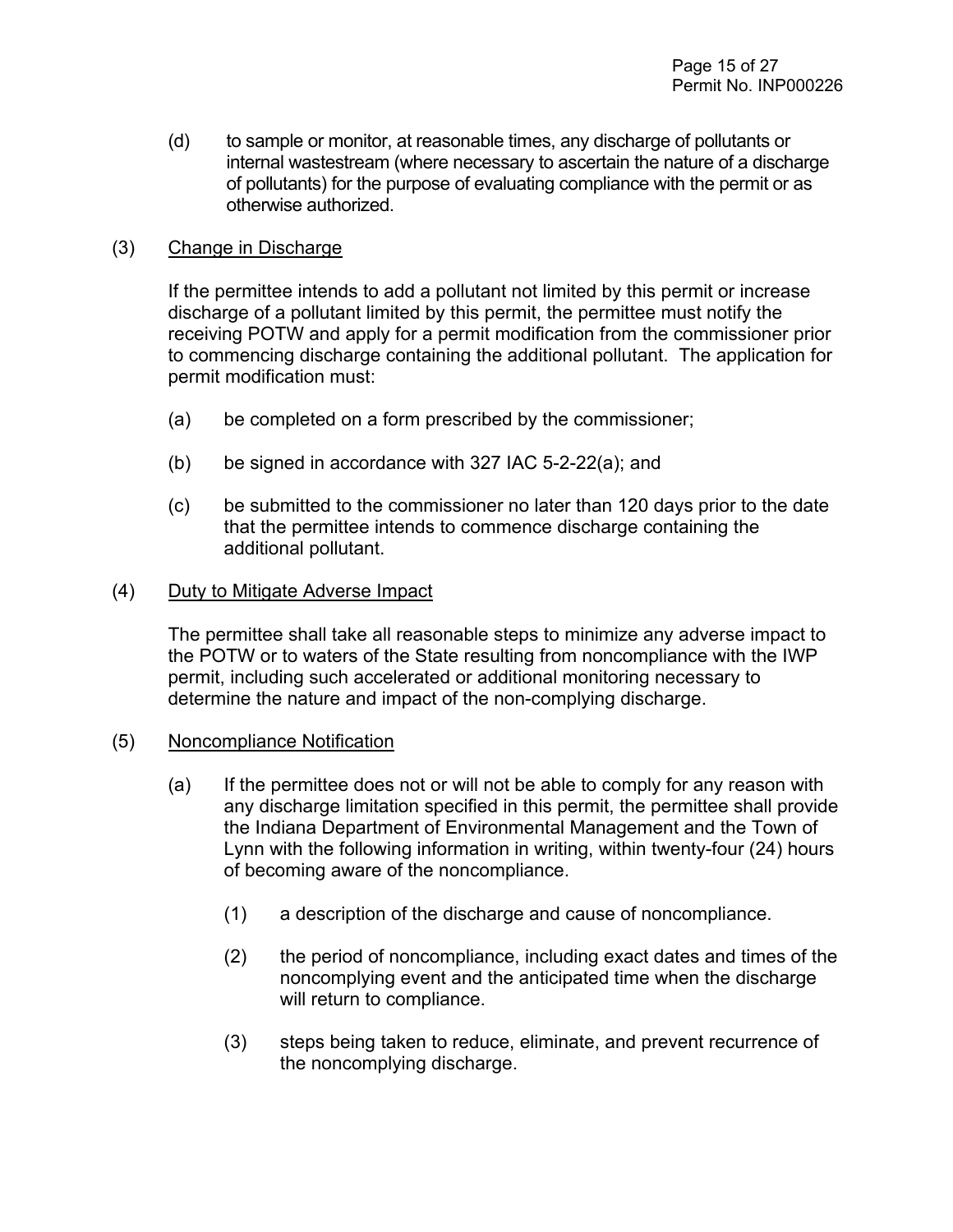The permittee may email the written notification of noncompliance to IDEM at [wwreports@idem.in.gov.](mailto:wwreports@idem.in.gov)

(b) If the permittee has any unexpected, unintended, abnormal, or unapproved discharge from the facility into the POTW, the permittee shall comply with the spill reporting and response requirements contained in 327 IAC 2-6.1-7, including the requirement to report the discharge to IDEM and to the receiving POTW within two hours of discovery of the discharge.

#### (6) Spills, Reporting, Containment, and Response

Notwithstanding the permittee's obligations under Part II.A.5 of this permit, the permittee shall comply with the spill reporting, containment, and response requirements in accordance with 327 IAC 2-6.1, as applicable.

- (7) Upset
	- (a) "Upset" means an exceptional incident in which there is unintentional and temporary noncompliance with any pretreatment standards or requirements in 327 IAC 5-2 because of factors beyond the reasonable control of the permittee. An upset does not include:
		- (1) noncompliance to the extent caused by operational error;
		- (2) improperly designed treatment facilities;
		- (3) inadequate treatment facilities;
		- (4) lack of preventive maintenance; or
		- (5) careless or improper operation.
	- (b) An upset shall constitute an affirmative defense to an action brought for noncompliance with the pretreatment standards or requirements if the requirements of subsection (c) are met.
	- (c) In order to establish an affirmative defense of upset, the permittee must provide properly signed, contemporaneous operating logs, or other relevant evidence of the following facts:
		- (1) An upset occurred and the permittee can identify the cause of the upset.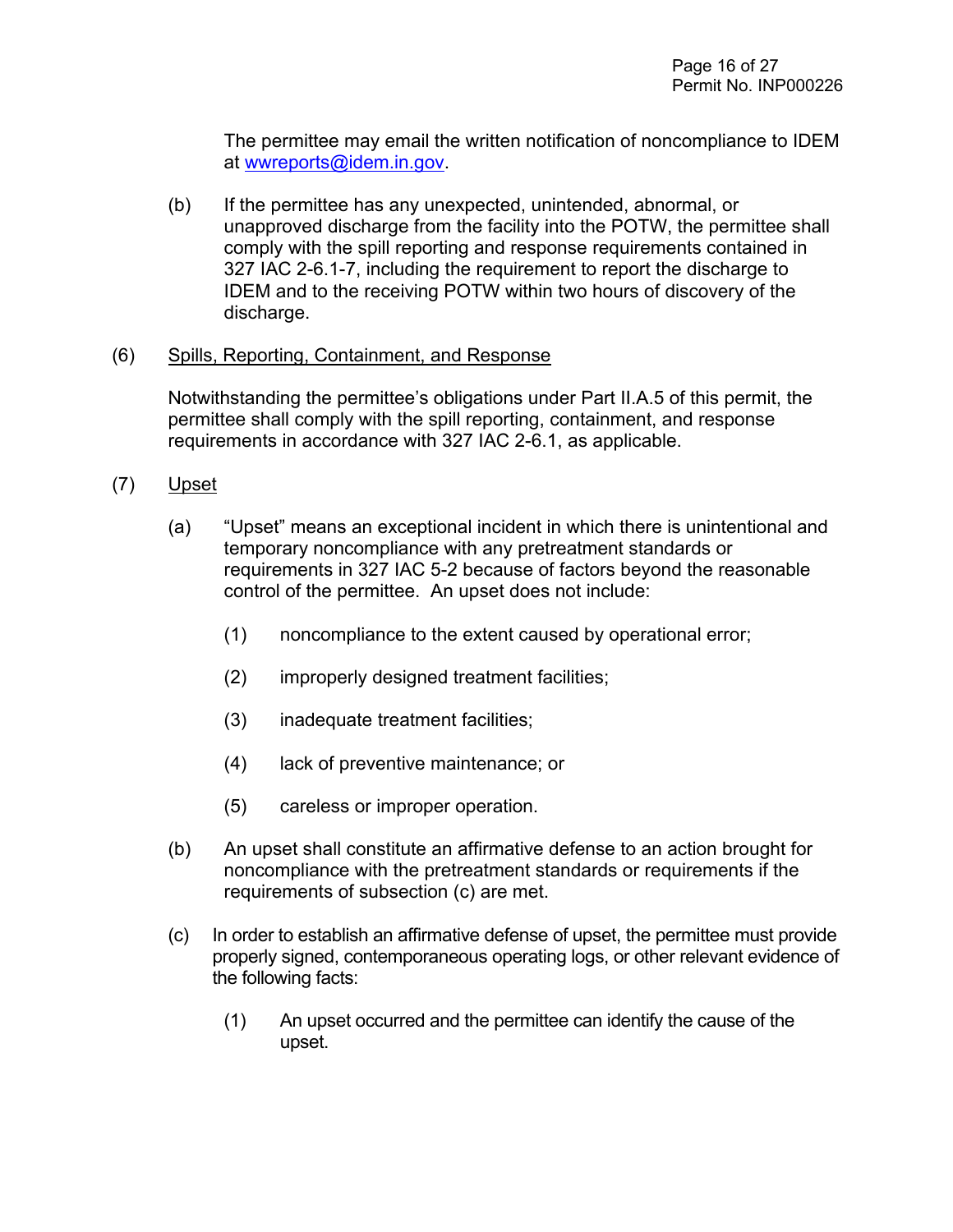- (2) The facility was being operated at the time in a prudent and workmanlike manner and in compliance with applicable operation and maintenance procedures.
- (3) The permittee submitted a report, to the POTW and control authority, within twenty-four (24) hours of becoming aware of the upset or within five (5) days, if an initial verbal report of the information is given to the required authority, and the report contained the following information:
	- (A) A description of the indirect discharge and cause of noncompliance.
	- (B) The period of noncompliance, including exact dates and times or the anticipated time the noncompliance is expected to continue if it is not corrected.
	- (C) Steps being taken or planned for reducing, eliminating, and preventing recurrence of the noncompliance.
- (d) In any enforcement proceeding, the permittee seeking to establish the occurrence of an upset shall have the burden of proof.
- (e) In the usual exercise of prosecutorial discretion, the control authority may review any claims that noncompliance was caused by an upset. No determinations made in the course of the review constitute the commissioner's final action subject to judicial review. The permittee will have the opportunity for a judicial determination on any claim of upset only in an enforcement action brought for noncompliance with the pretreatment standards or requirements.
- (f) The permittee shall control production or all discharges to the extent necessary to maintain compliance with the pretreatment standards or requirements upon reduction, loss, or failure of its treatment facility until the facility is restored or an alternative method of treatment is provided. This requirement applies when, among other things, the primary source of power of the treatment facility is reduced, is lost, or has failed.
- (8) Bypass
	- (a) The following definitions apply throughout this permit:
		- (1) "Bypass" means the intentional diversion of waste streams from any portion of a permittee's treatment facility.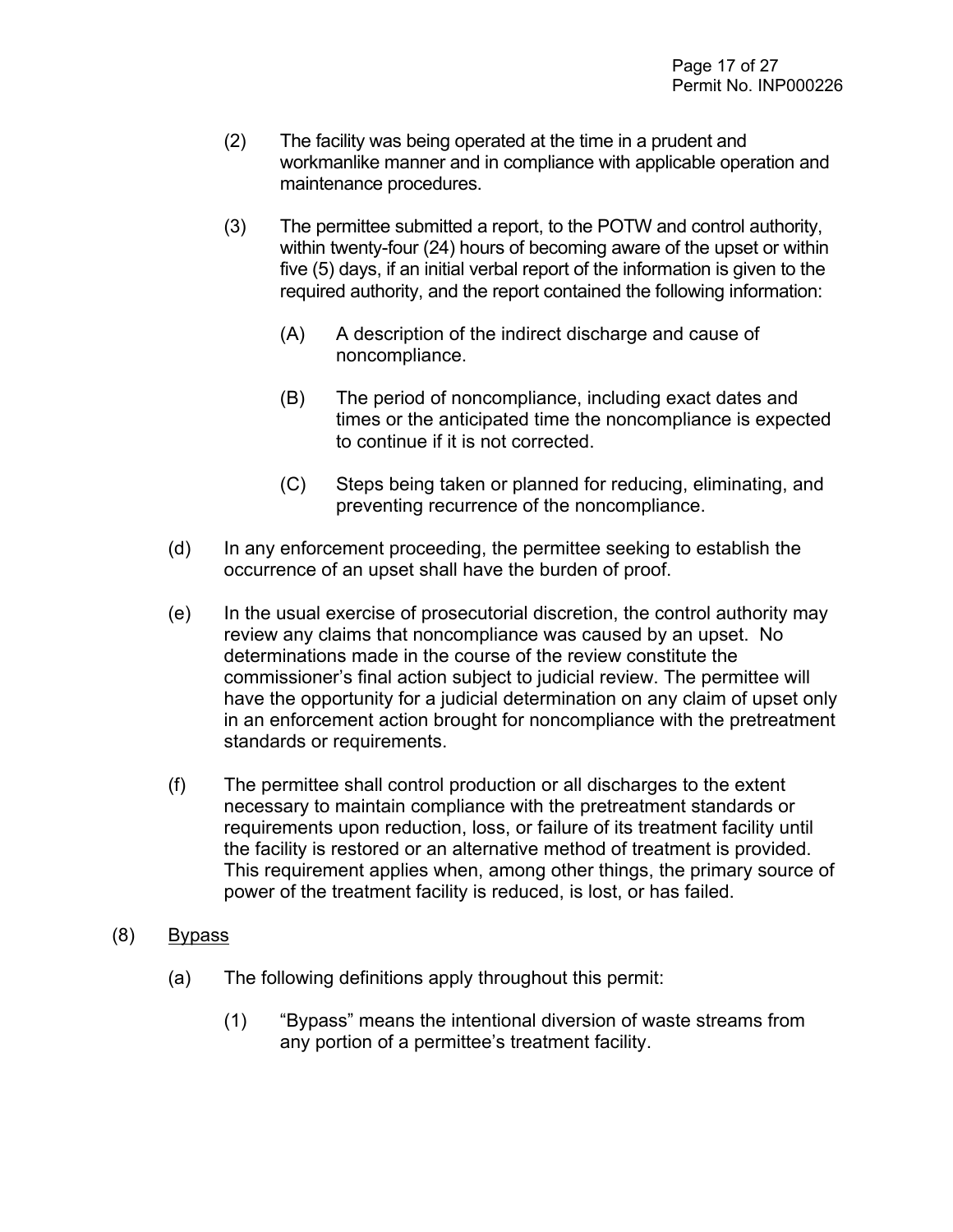- (2) "Severe property damage" means substantial physical damage to property, damage to the treatment facilities that causes them to become inoperable, or substantial and permanent loss of natural resources that can reasonably be expected to occur in the absence of a bypass. Severe property damage does not mean economic loss caused by delays in production.
- (b) The permittee may allow a bypass to occur if:
	- (1) it does not cause a violation of any pretreatment standard or requirement including discharge limitations contained in this permit; and
	- (2) it is for essential maintenance to assure efficient operation. These bypasses are not subject to the provisions of Part II.A.8(c) and Part II.A.8(d) of this permit.
- (c) The reporting requirements for a bypass are as follows:
	- (1) If the permittee knows in advance of the need for a bypass, it shall submit prior notice to the control authority, if possible, at least ten (10) days before the date of the bypass.
	- (2) If an unanticipated bypass exceeds a pretreatment standard or requirement including discharge limitations contained in this permit, the permittee shall give oral notice to the control authority within twenty-four (24) hours from the time the permittee becomes aware of the bypass. A written submission shall also be provided to IDEM within five (5) days of the time the permittee becomes aware of the bypass. The written submission must contain the following:
		- (A) A description of the bypass and its cause.
		- (B) The duration of the bypass, including exact dates and times and the anticipated time it is expected to continue if the bypass has not been corrected.
		- (C) The steps taken or planned to reduce, eliminate, and prevent reoccurrence of the bypass.
- (d) Bypass is prohibited, and an enforcement action may be taken against the permittee for a bypass unless the following are demonstrated:
	- (1) The bypass was unavoidable to prevent loss of life, personal injury, or severe property damage.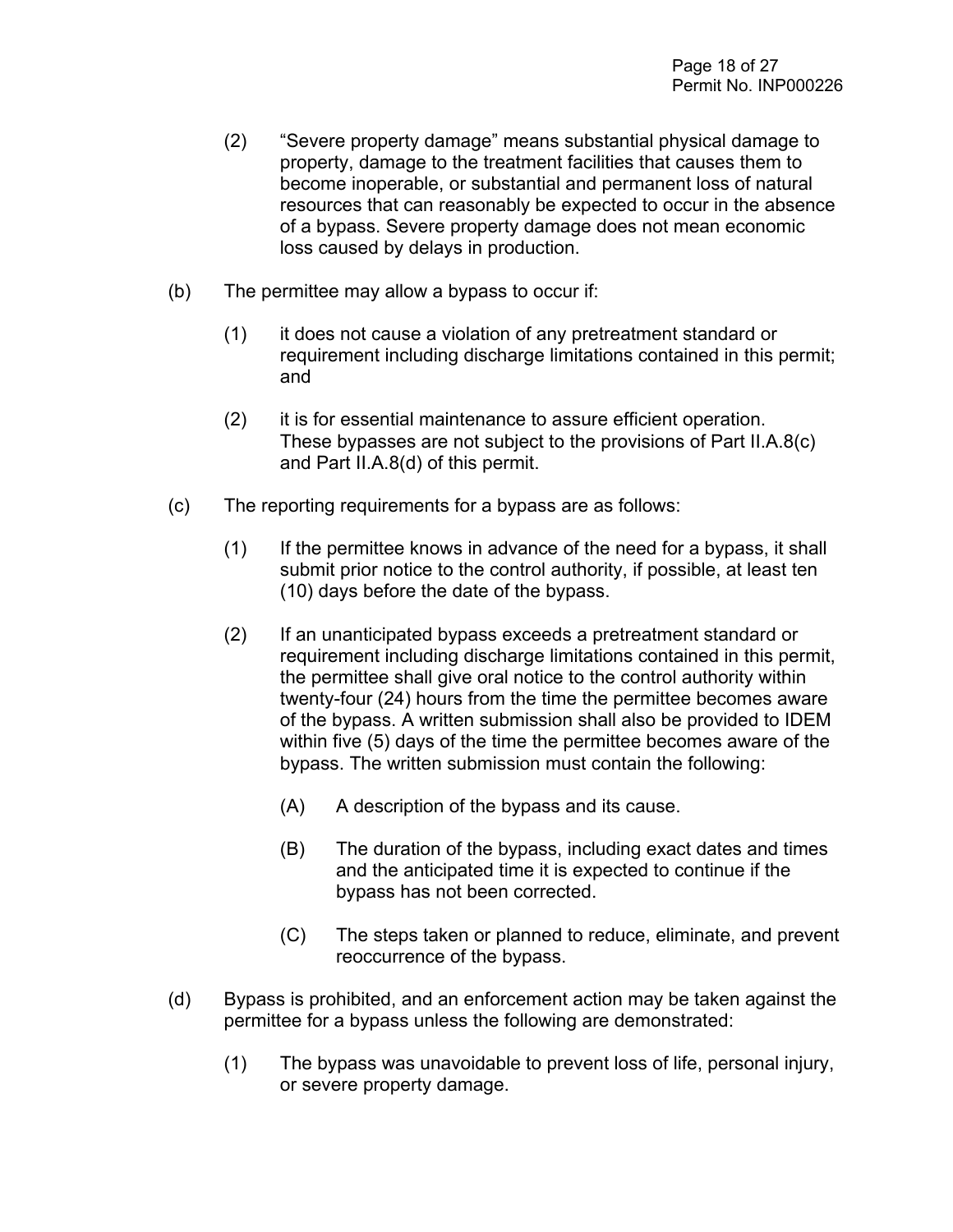- (2) There were no feasible alternatives to the bypass, such as any of the following:
	- (A) The use of auxiliary treatment facilities.
	- (B) Retention of untreated wastes.
	- (C) Maintenance during normal periods of equipment downtime. This condition is not satisfied if adequate back-up equipment should have been installed in the exercise of reasonable engineering judgment to prevent a bypass that occurred during normal periods of equipment downtime or preventative maintenance.
- (3) The permittee submitted notices as required under Part II.A.8(c).
- (4) A planned bypass is approved in advance by IDEM after determining that the bypass will not violate Part II.A.8(d)(1) through (3).

#### (9) Facilities Operation and Maintenance

The permittee shall at all times maintain in good working order and efficiently operate all facilities or systems (and related appurtenances) for collection and treatment that are installed or used by the permittee and necessary for achieving compliance with the terms and conditions of this permit in accordance with 327 IAC 5-2-8(9).

This provision does not act as an independent source of authority to set effluent limitations. Such limitations will be based on the design removal rates of installed treatment facilities only as required under this article. Nor should this provision be construed to require the operation of installed treatment facilities that are unessential for achieving compliance with the terms and conditions of the permit.

#### (10) Removed Substances

Solids, sludges, filter backwash, or other pollutants removed from or resulting from treatment or control of wastewaters shall be disposed of in compliance with applicable Indiana statutes and rules, including any applicable portions of 327 IAC 6.1 and 329 IAC 10.

#### (11) Power Failures

When a power source is used to operate wastewater treatment facilities in order to maintain compliance with the effluent limitations and prohibitions of this permit, the permittee shall either: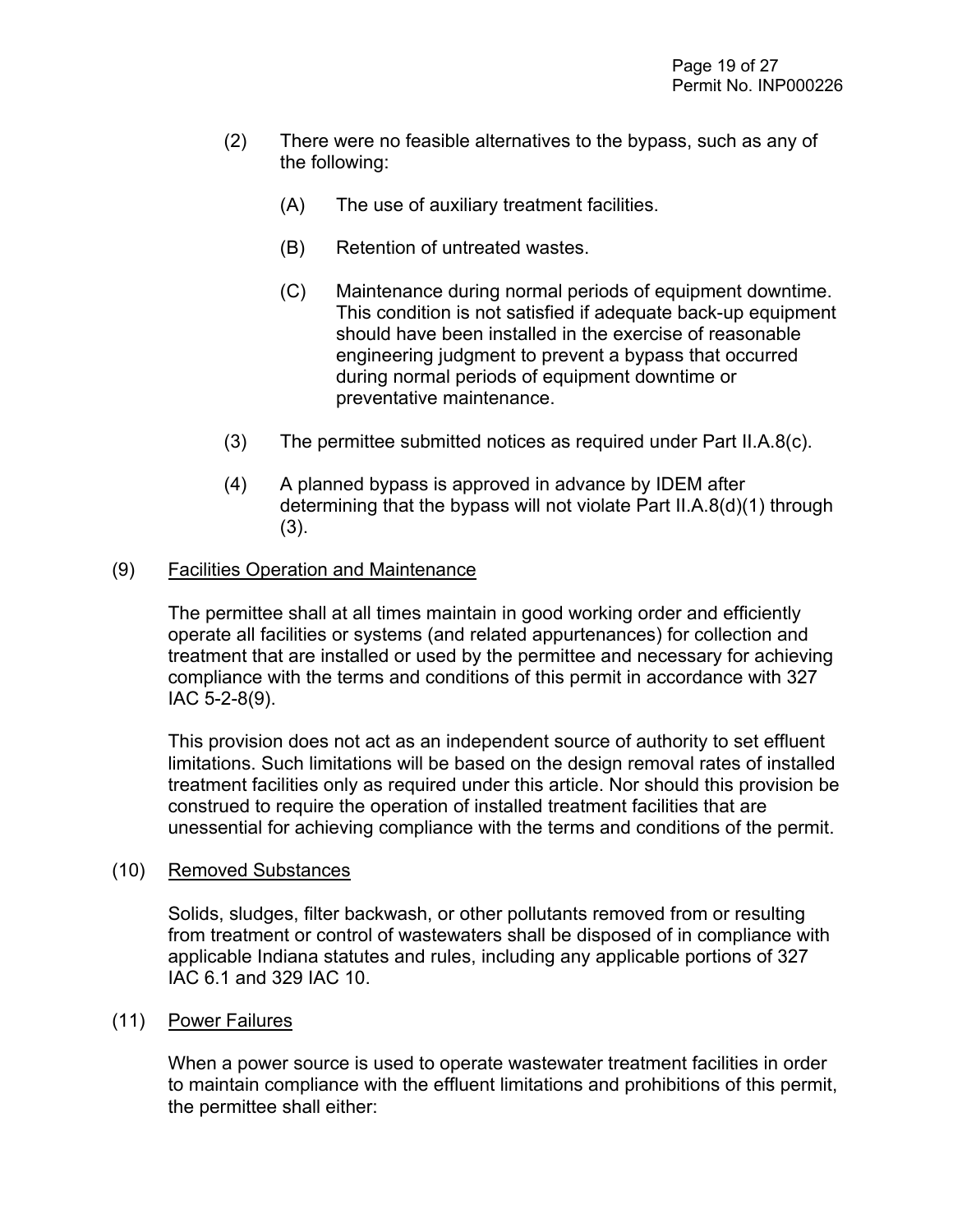- (a) provide an alternative power source sufficient to operate facilities utilized by the permittee to maintain compliance with the effluent limitations and conditions of this permit; or
- (b) upon the reduction, loss, or failure of one or more of the primary sources of power to facilities utilized by the permittee to maintain compliance with the effluent limitations and conditions of this permit, the permittee shall halt, reduce, or otherwise control production and/or discharge in order to maintain compliance with the effluent limitations and conditions of this permit.

#### (12) Operator Certification

The permittee shall have the wastewater treatment facilities under the responsible charge of an operator certified by the Commissioner in a classification corresponding to the classification of the wastewater treatment plant as required by IC 13-18 and 327 IAC 5-22. In order to operate a wastewater treatment plant the operator shall have qualifications as established in 327 IAC 5- 22-7.

#### (13) Construction Permit

The permittee shall not construct, install, or modify any water pollution control facility except in accordance with 327 IAC 3 and IC 13-14-8-11.6. Upon completion of any construction, the permittee must notify the Compliance Evaluation Section of the Office of Water Quality in writing.

#### (14) Containment Facilities

When cyanide or cyanogen compounds are used in any of the processes at this facility the permittee shall provide approved facilities for the containment of any losses of these compounds in accordance with the requirements of 327 IAC 2-2-1.

#### (B) ADDITIONAL RESPONSIBILITIES

#### (1) Effect of Permit Issuance

This permit does not affect any pretreatment requirements, including any standards or prohibitions, established by local ordinance of the Town of Lynn.

#### (2) Permit Renewal

If the permittee wishes to continue an activity regulated by this permit after the expiration date of this permit, the permittee must apply for and obtain a new IWP permit. An application for an IWP permit must conform to the following: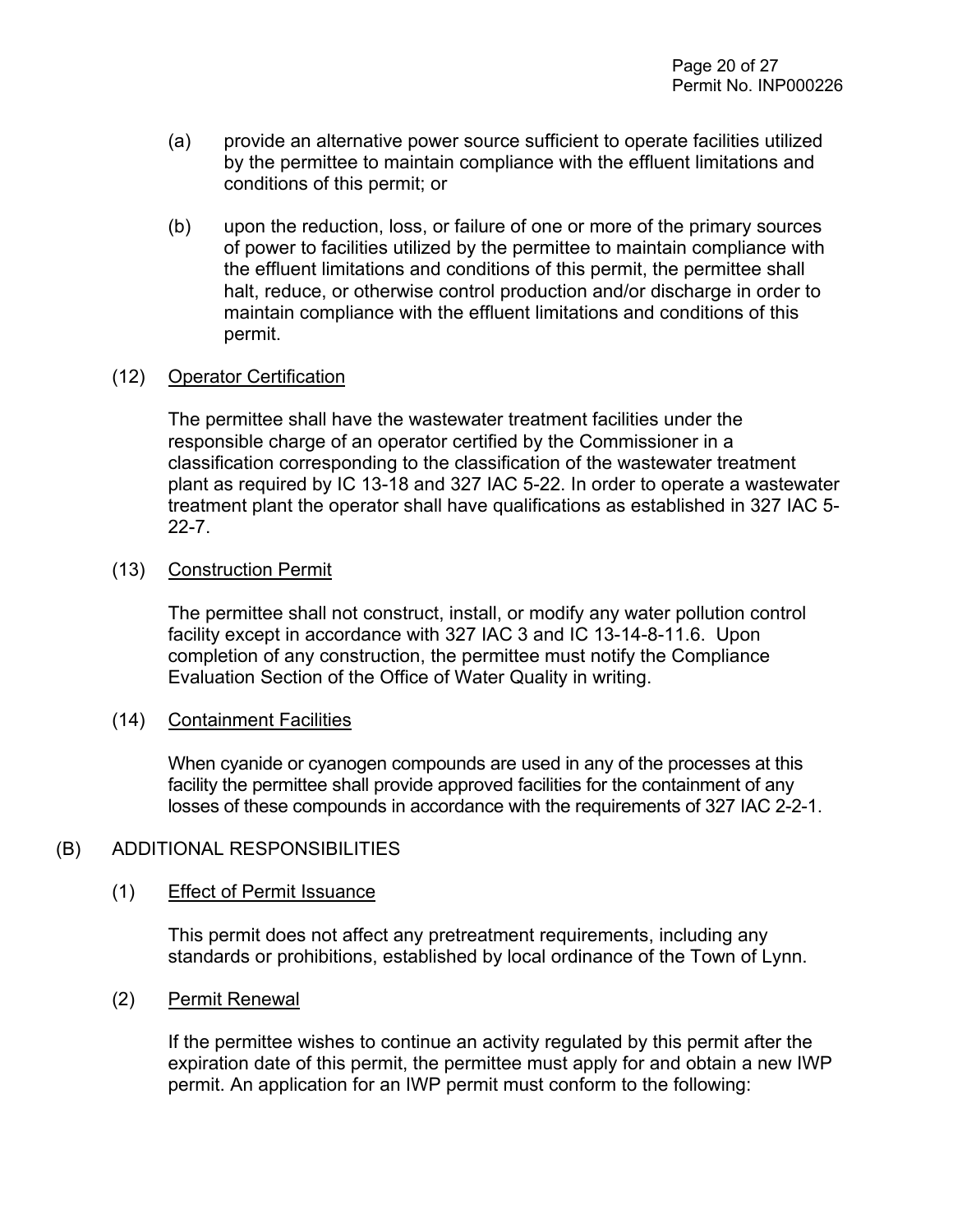- (a) Be completed on a form prescribed by the commissioner;
- (b) Be signed in accordance with 327 IAC  $5-2-22(a)$ ;
- (c) Be submitted to the commissioner no later than one hundred eighty (180) days prior to the expiration date of an existing permit if the industrial user intends to continue discharging to the POTW.

#### (3) Permit Modification

This permit may be modified in whole or in part, revoked and reissued, or terminated during its term for cause in accordance with the pertinent provisions of 327 IAC 5-2-16. The permittee must:

- (a) report to the commissioner plans for or information about any activity that has occurred or will occur that would constitute cause for modification or revocation and reissuance;
- (b) comply with the existing IWP permit until it is modified or reissued; and
- (c) abide by the commissioner's decision:
	- (1) to modify or revoke and reissue the permit; and
	- (2) require submission of a new application as required by 327 IAC 5-21-3.

#### (4) Permit Transferability

- (a) A permit may be transferred by the permittee to a new owner or operator only if the permit has been modified or revoked and reissued under 327 IAC 5-2- 16(c)(1) or 16(e)(4), to identify the new permittee and incorporate such other requirements as may be necessary under the CWA. A permit may be transferred to another person by a permittee, without modification or revocation and reissuance being required, if the following occurs:
	- (1) The current permittee notifies the commissioner at least thirty (30) days in advance of the proposed transfer date.
	- (2) A written agreement containing a specific date for transfer of permit responsibility and coverage between the current permittee and the transferee (including acknowledgment that the existing permittee is liable for violations up to that date, and that the transferee is liable for violations from that date on) is submitted to the commissioner.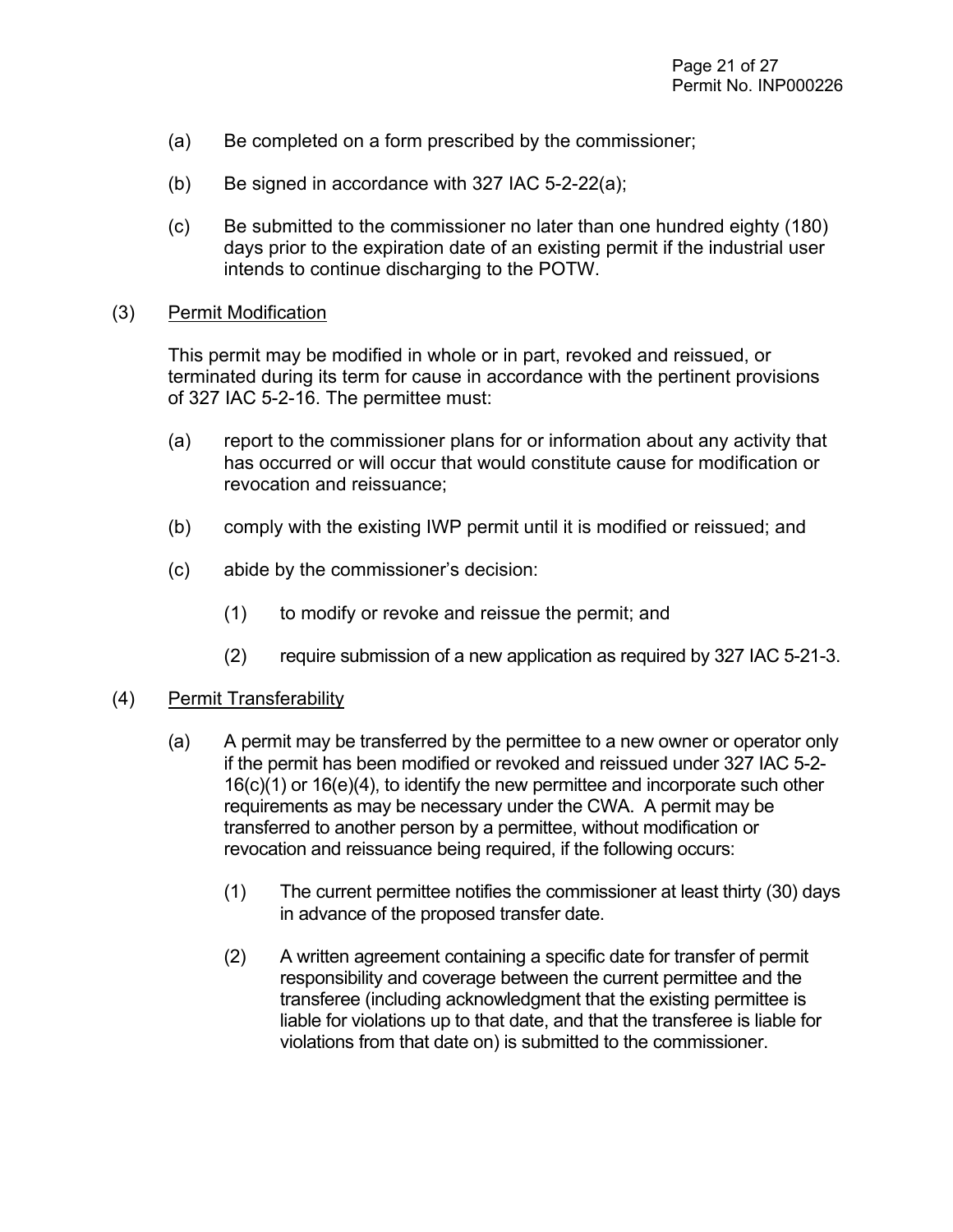- (3) The transferee certifies in writing to the commissioner intent to operate the facility without making such material and substantial alterations or additions to the facility as would significantly change the nature or quantities of pollutants discharged and thus constitute cause for permit modification under 327 IAC 5-2-16(d) . However, the commissioner may allow a temporary transfer of the permit without permit modification for good cause, e.g., to enable the transferee to purge and empty the facility's treatment system prior to making alterations, despite the transferee's intent to make such material and substantial alterations or additions to the facility.
- (4) The commissioner, within thirty (30) days, does not notify the current permittee and the transferee of the intent to modify, revoke and reissue, or terminate the permit and to require that a new application be filed rather than agreeing to the transfer of the permit.
- (5) Signature Requirements
	- (a) The reports required by Part I.C.2 of this Permit must be signed by one (1) of the following:
		- (1) A responsible corporate officer. As used in this subdivision, "responsible corporate officer" means:
			- (A) a president, secretary, treasurer, or vice-president of the corporation in charge of a principal business function, or any other person who performs similar policy or decision-making functions for the corporation; or
			- (B) The manager of one (1) or more manufacturing, production, or operating facilities provided the manager is authorized to make management decisions that govern the operation of the regulated facility including having the explicit or implicit duty to make major capital investment recommendations, and initiating and directing other comprehensive measures to assure long-term environmental compliance with environmental laws and regulations; the manager can ensure that the necessary systems are established or actions taken to gather complete and accurate information for permit application requirements; and where authority to sign documents has been assigned or delegated to the manager in accordance with corporate procedures.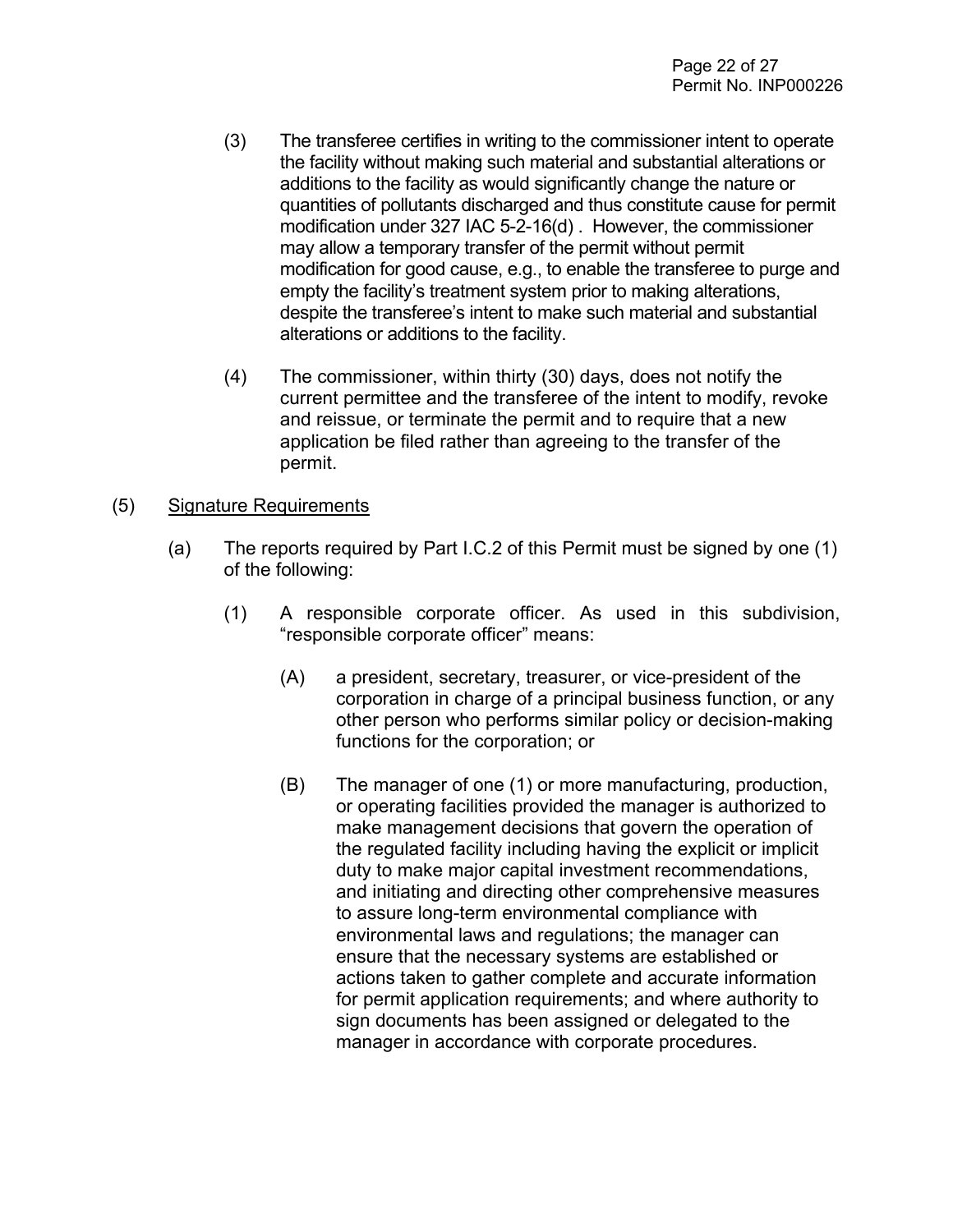- (2) A general partner or proprietor or manager if the industrial user submitting the reports is a partnership or sole proprietorship, respectively.
- (3) A duly authorized representative of the individual designated in either Part II.B.5(a)(1)(A) or Part II.B.5(a)(1)(B) of this permit if:
	- (A) the authorization is made in writing by the individual described in either Part II.B.5(a)(1)(A) or Part II.B.5(a)(1)(B) of this permit;
	- (B) the authorization specifies either an individual or a position having responsibility for the overall operation of the facility from which the industrial discharge originates, such as the position of plant manager, operator of a well, or well field superintendent, or a position of equivalent responsibility, or having overall responsibility for environmental matters for the company; and
	- (C) the written authorization is submitted to the commissioner.
- (4) If an authorization under subdivision (3) is no longer accurate because a different individual or position has responsibility for the overall operation of the facility or overall responsibility for environmental matters for the company, a new authorization satisfying the requirements of subdivision (3) must be submitted to the commissioner prior to or together with any reports to be signed by an authorized representative.
- (b) A report required by this section that relates to the actual operation of or discharge from a pretreatment facility must be prepared by or under the direction of a wastewater treatment plant operator certified under IC 13- 18-11, if a certified operator is required.

#### (6) Penalties for False Reporting

In accordance with 327 IAC 5-2-8(15), Section 309(c)(4) of the Clean Water Act (U.S.C. 1319(c)(4)) provides that any person who knowingly makes any false statement, representation, or certification in any record or other document submitted or required to be maintained under this permit, including monitoring reports or reports of compliance or noncompliance shall, upon conviction, be punished by a fine of not more than ten thousand dollars (\$10,000) per violation, or by imprisonment for not more than one hundred eighty (180) days per violation, or by both.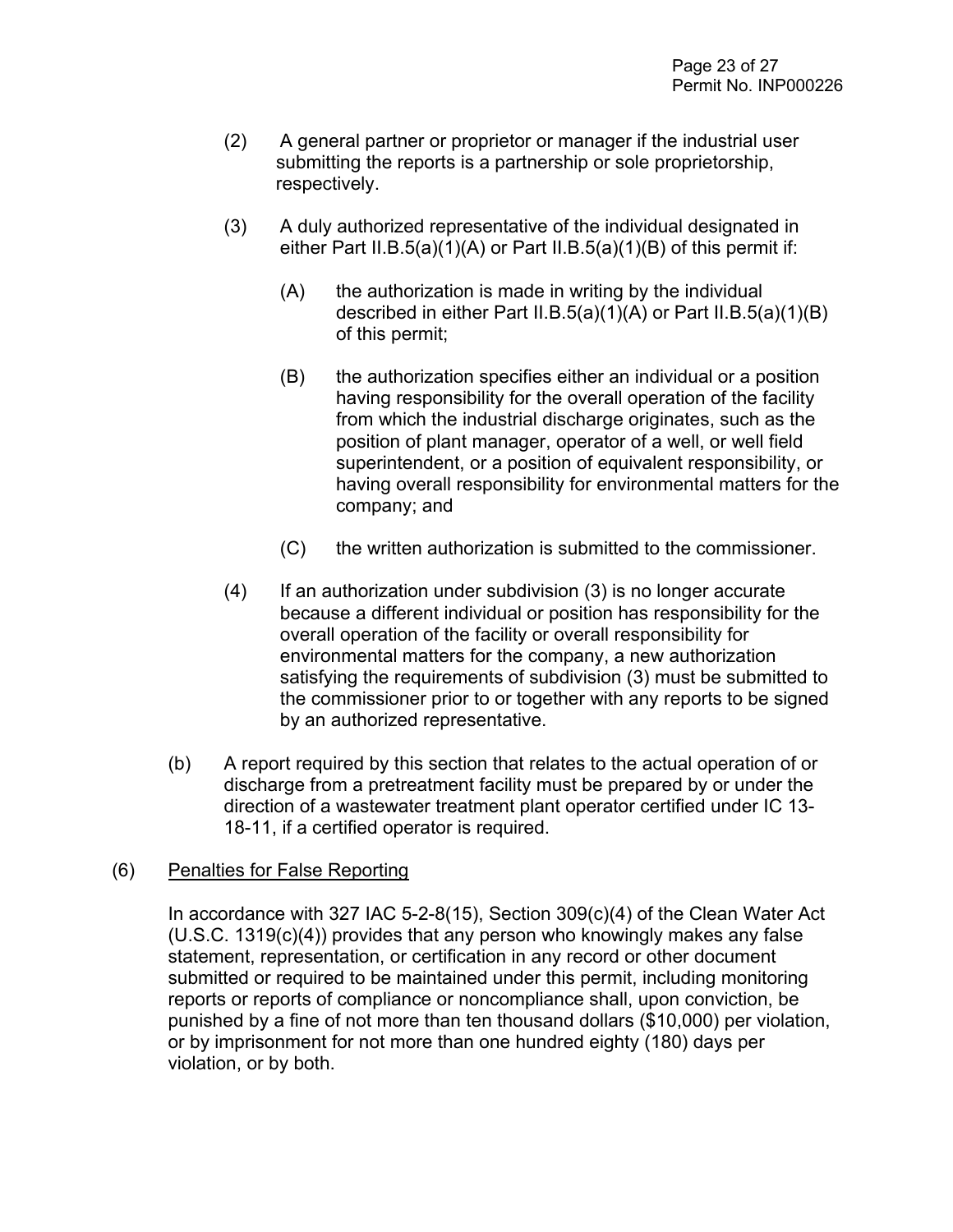IC 13-30-10-1 provides that a person who knowingly or intentionally renders inaccurate or inoperative a recording device or a monitoring device required to be maintained by a permit issued by the department commits a class B misdemeanor.

#### (7) Penalties for Tampering or Falsification

In accordance with 327 IAC 5-2-8(10), Section 309(c)(4) of the Clean Water Act (33 U.S.C. 1319(c)(4)) provides that any person who falsifies, tampers with, or knowingly renders inaccurate any monitoring device or method required to be maintained under a permit shall, upon conviction, be punished by a fine of not more than ten thousand dollars (\$10,000) per violation, or by imprisonment for not more than one hundred eighty (180) days per violation, or by both.

IC 13-30-10-1 provides that a person who knowingly or intentionally renders inaccurate or inoperative a recording device or a monitoring device required to be maintained by a permit issued by the department commits a class B misdemeanor.

- (8) Enforcement
	- (a) A violation of the pretreatment rules may:
		- (1) subject a person causing or contributing to the violation to administrative or judicial enforcement proceedings, under IC 13-30- 3, and the penalties provided under IC 13-30-4;
		- (2) be cause for:
			- (A) modification;
			- (B) revocation and reissuance; or
			- (C) termination;

of the industrial wastewater pretreatment permit; and

- (3) warrant the invocation of emergency procedures under IC 13-14-10.
- (b) The initiation of any action in response to a violation of the pretreatment rules does not preclude initiation of any other response.
- (c) A violation of the pretreatment rules includes the following:
	- (1) The indirect discharge of pollutants in contravention of an applicable pretreatment standard or other applicable discharge limitation.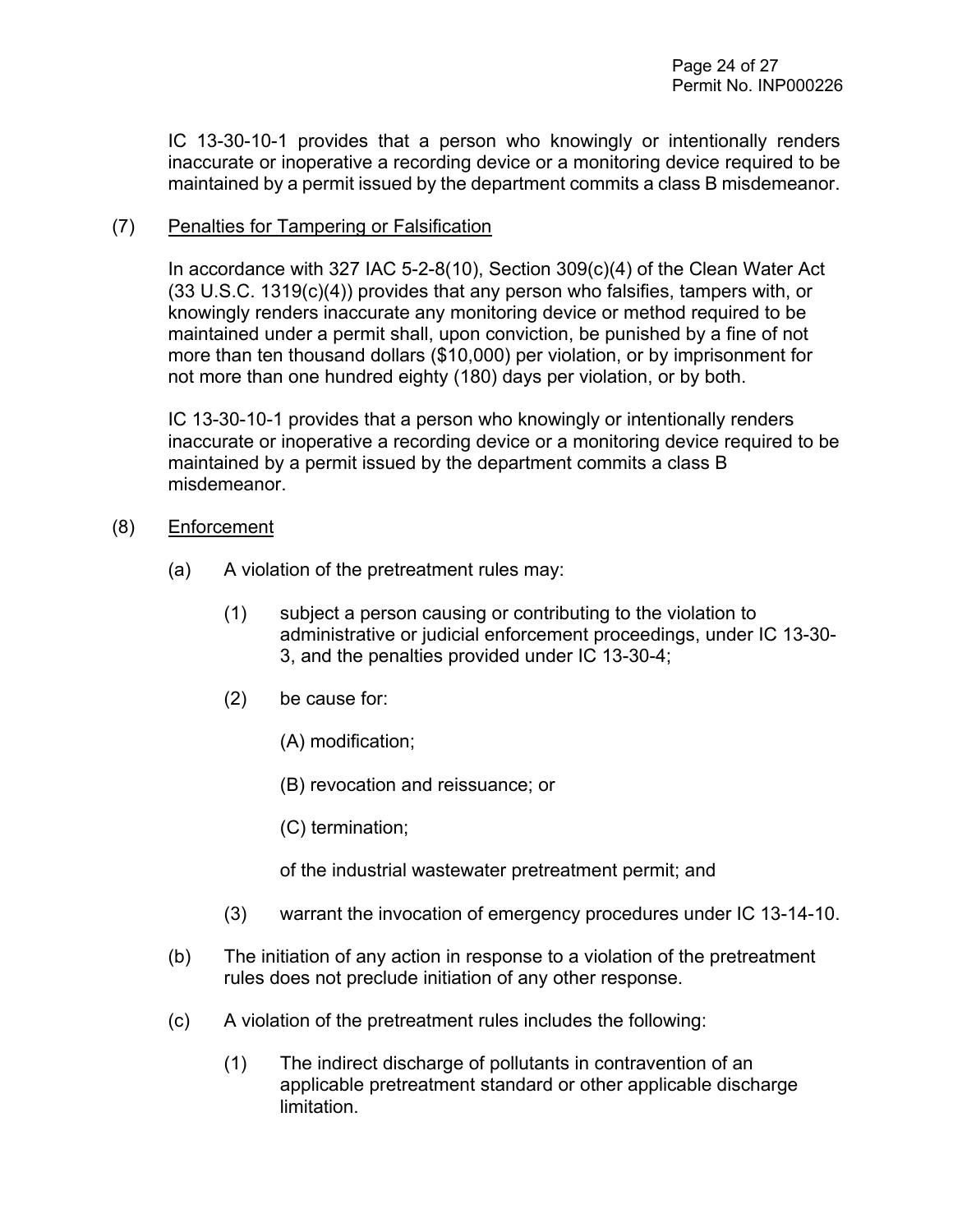- (2) The indirect discharge of pollutants without a permit from a significant industrial discharger as determined by IDEM.
- (3) A violation of discharge limitations or other terms and conditions of the permit where an IWP permit is required under the pretreatment rules.
- (4) Failure to comply with any other applicable pretreatment requirement.
- (5) Failure to:
	- (A) allow entry, inspection, and monitoring by representatives of the commissioner when requested in accordance with applicable law; or
	- (B) carry out monitoring, recording, and reporting required under this permit.
- (d) It shall not be a defense for a permittee in an enforcement action that it would have been necessary to halt or reduce the permitted activity in order to maintain compliance with the conditions of the permit.

#### (9) Oil and Hazardous Substance Liability

Nothing in this permit shall be construed to preclude the institution of any legal action or relieve the permittee from any responsibilities, liabilities, or penalties to which the permittee is or may be subject under Section 311of the Act.

#### (10) Property Rights

The issuance of this permit does not convey any property rights in either real or personal property, or any exclusive privileges, nor does it authorize any injury to private property or any invasion of personal rights or infringement of Federal, State, or local laws or regulations.

#### (11) Severability

The provisions of this permit are severable and if any provision of this permit, or the application of any provision of this permit to any circumstances to held invalid, the application of such provision to other circumstances and the remainder of this permit shall not be affected thereby.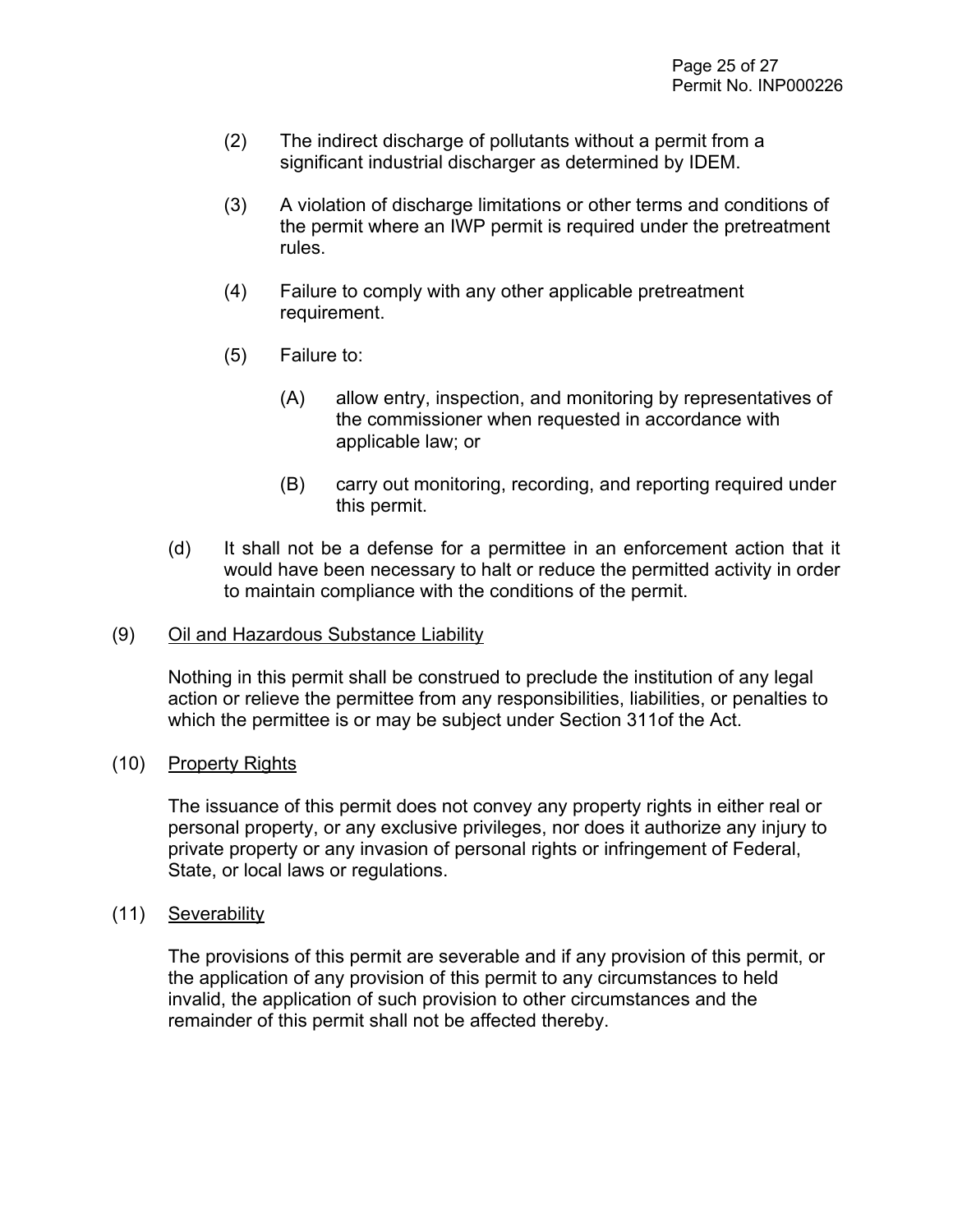#### TABLE 1. **TOXIC ORGANICS**

**ETHERS** I.

V.

- Ether, bis(2-chloroethyl) Ether, bis(2-chloroisopropyl) Ether, 2-chloroethyl vinyl Ether, 4-chlorophenyl phenyl Ether, 4-bromophenyl phenyl Bis (2-chloroethoxy) methane
- **PHTHALATES** Ш.

Phthalate, dimethyl; DMP Phthalate, diethyl; DEP Phthalate, di-n-butyl; DBP Phthalate, di-n-octyl; DOP Phthalate, bis(2-ethylhexyl); DEHP Phthalate, butyl benzyl; BBP

#### NITROGEN COMPOUNDS Ш.

Nitrosamine, dimethyl-Nitrosamine, diphenyl-Nitrosamine, di-n-propyl-Benzidine Benzidine, 3,3'-dichloro-Hydrazine, 1,2-diphenyl-Acrylonitrile

#### IV. **PHENOLS**

Phenol Phenol, 2-chloro Phenol, 2,4-dichloro-; 2,4-DCP Phenol, 2,4,6-trichloro-Phenol, pentachloro-; PCP Phenol, 2-nitro-Phenol, 4-nitro-<br>Phenol, 2,4-dinitro-; 2,4-DNP Phenol, 2,4-dimethylm-Cresol, p-chloroo-Cresol, 4,6-dinitro-; DNOC

- **AROMATICS** 
	- Benzene Benzene, chloro-Benzene, 1,2-dichloro-Benzene, 1.3-dichloro-Benzene, 1,4-dichloro-Benzene, 1,2,4-trichloro-Benzene, hexachloro-; HCB Benzene, ethyl-Benzene, nitro-Toluene Toluene, 2,4-dinitro-; DNT Toluene, 2,6-dinitro-
- POLYNUCLEAR AROMATIC VI. HYDROCARBONS (PAHs)

2-Chloronaphthalene Benzo (a) anthracene Benzo (b) fluoranthene; B(b)F Benzo (k) fluoranthene; B(k)F Benzo (a) pyrene; B(a)P<br>Ideno (1,2,3-cd) pyrene; IP Dibenzo (a,h) anthracene; DBA Benzo (ghi) perylene<br>Acenaphthene Acenaphthylene Anthracene Chrysene Fluoranthene Fluorene Naphthalene Phenanthrene Pyrene

- VII. PCB's
	- PCB-1016: Aroclor 1016 PCB-1221; Aroclor 1221 PCB-1232; Aroclor 1232 PCB-1242; Aroclor 1242 PCB-1248; Aroclor 1248 PCB-1254; Aroclor 1254 PCB-1260; Aroclor 1260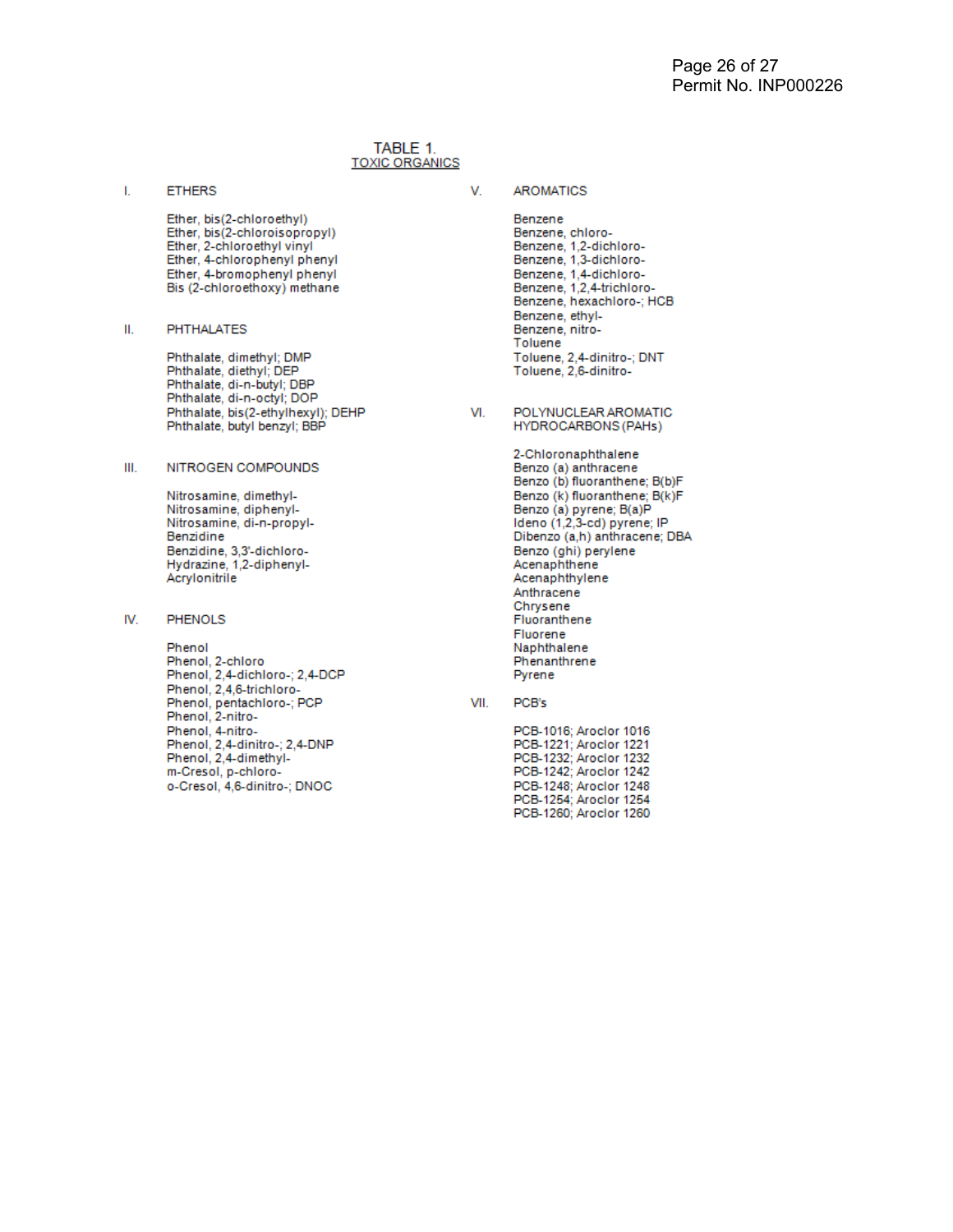#### TABLE 1. (CONTINUED) **TÒXIC ORGANICS**

VIII. HALOGENATED HYDROCARBONS; HALOGENATED ALIPHATICS

> Methane, chloro-; methyl chloride Methane, dichloro-; Methylene chloride Methane, trichloro-; chloroform Methane, tetrachloro-; Carbon tetrachloride Methane, bromo-; methyl bromide Methane, dichlorobromo-Methane, chlorodibromo-Methane, tribromo-; bromoform Ethane, chloro-Ethane, 1,1-dichloro-Ethane, 1,2-dichloro-Ethane, 1,1,1-trichloro-Ethane, 1,1,2-trichloro-<br>Ethane, 1,1,2,2-tetrachloro-Ethane, hexachloro-Ethylene, chloro-; Vinyl Chloride Ethylene, 1,1-dichloro-; 1,1-DCE<br>Ethylene, 1,2-trans-dichloro-Ethylene, trichloro-; TCE Ethylene, tetrachloro-; Perchloroethylene Propane, 1,2-dichloro-Propylene, 1,3-dichloro-Butadiene, hexachloro-; HCBD Cyclopentadiene, hexachloro-; HCCPD

#### IX. **PESTICIDES**

alpha-Endosulfan Endosulfan sulfate beta-Endosulfan Hexachlorocyclohexanes: alpha-BHC beta-BHC gamma-BHC delta-BHC; Lindane Aldrin; HHDN Dieldrin; HEOD 4,4'-DDE 4,4'-DDT; p,p'-DDT 4,4'-DDD; p,p'-DDD; p,p'-TDE Endrin Endrin aldehyde Heptachlor Heptachlor epoxide Chlordane Toxaphene

Х. OXYGENATED COMPOUNDS

Acrolein

XI. MISCELLANEOUS

> Isophorone 2,3,7,8-tetrachlorodibenzo-p-dioxin; **TCDD**; dioxin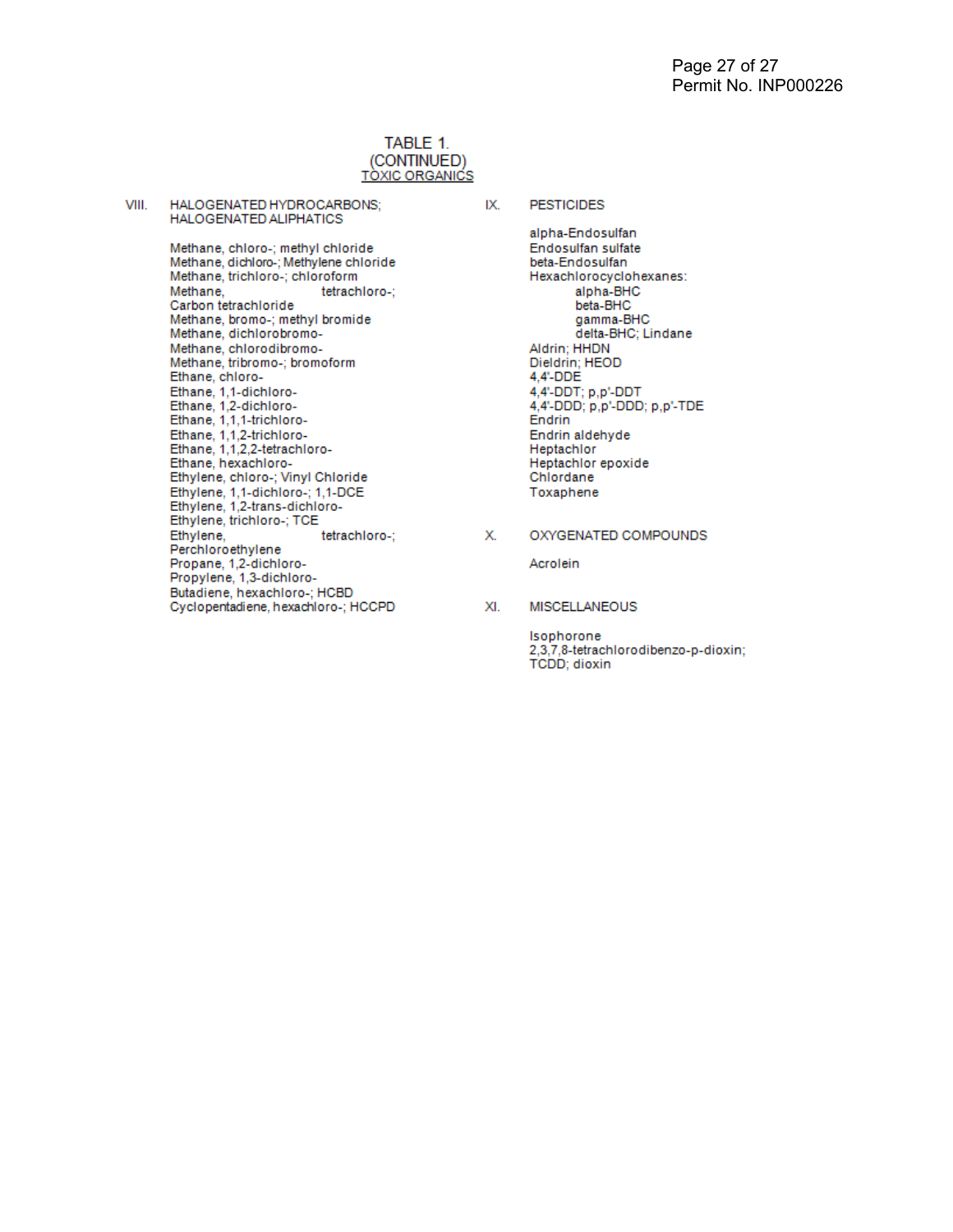

# **Industrial Wastewater Pretreatment (IWP)**

**Briefing Memo for Wilbert Funeral Services, Inc. dba Astral – The Wilbert Group Draft April 2022**

# **Indiana Department of Environmental Management**

100 North Senate Avenue Indianapolis, Indiana 46204 (317) 232-8603 Toll Free (800) 451-6027 www.idem.IN.gov

| <b>Permittee:</b>         | Wilbert Funeral Services, Inc. dba Astral – The Wilbert Group                          |
|---------------------------|----------------------------------------------------------------------------------------|
|                           | 7375 South US Highway 27, PO Box 638                                                   |
|                           | Lynn, Indiana 47355                                                                    |
| <b>Existing Permit</b>    | Permit Number: INP000226                                                               |
| Information:              | Expiration Date: January 31, 2023                                                      |
| <b>Facility Contact:</b>  | Chelsea Stevens, HR & Compliance Manager                                               |
|                           | (765) 874-2525, Chelsea.stevens@astralindustries.com                                   |
| <b>Facility Location:</b> | 7375 South US Highway 27<br>Lynn, Indiana 47355<br><b>Randolph County</b>              |
| <b>Receiving POTW:</b>    | Town of Lynn POTW<br>1468 East 900 South<br>Lynn, IN, 47355<br>NPDES Permit #IN0040967 |
| <b>Proposed Action:</b>   | Renew Permit<br>Date Application Received: April 6, 2022                               |
| <b>Source Category:</b>   | <b>Industrial Pretreatment</b>                                                         |
| <b>Permit Writer:</b>     | <b>Trisha Williams</b><br>$(317)$ 234-8210, twilliam@idem.in.gov                       |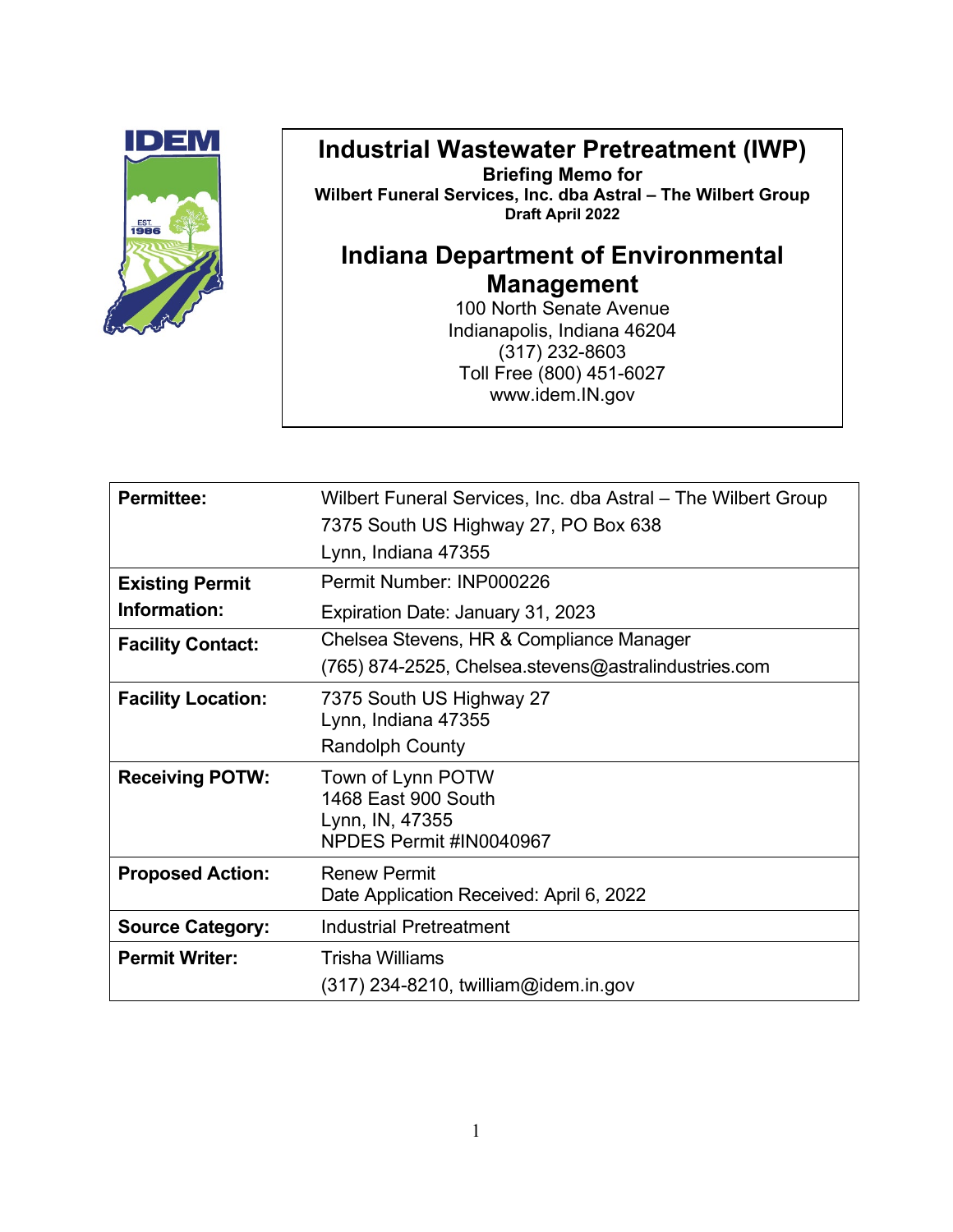## **Table of Contents**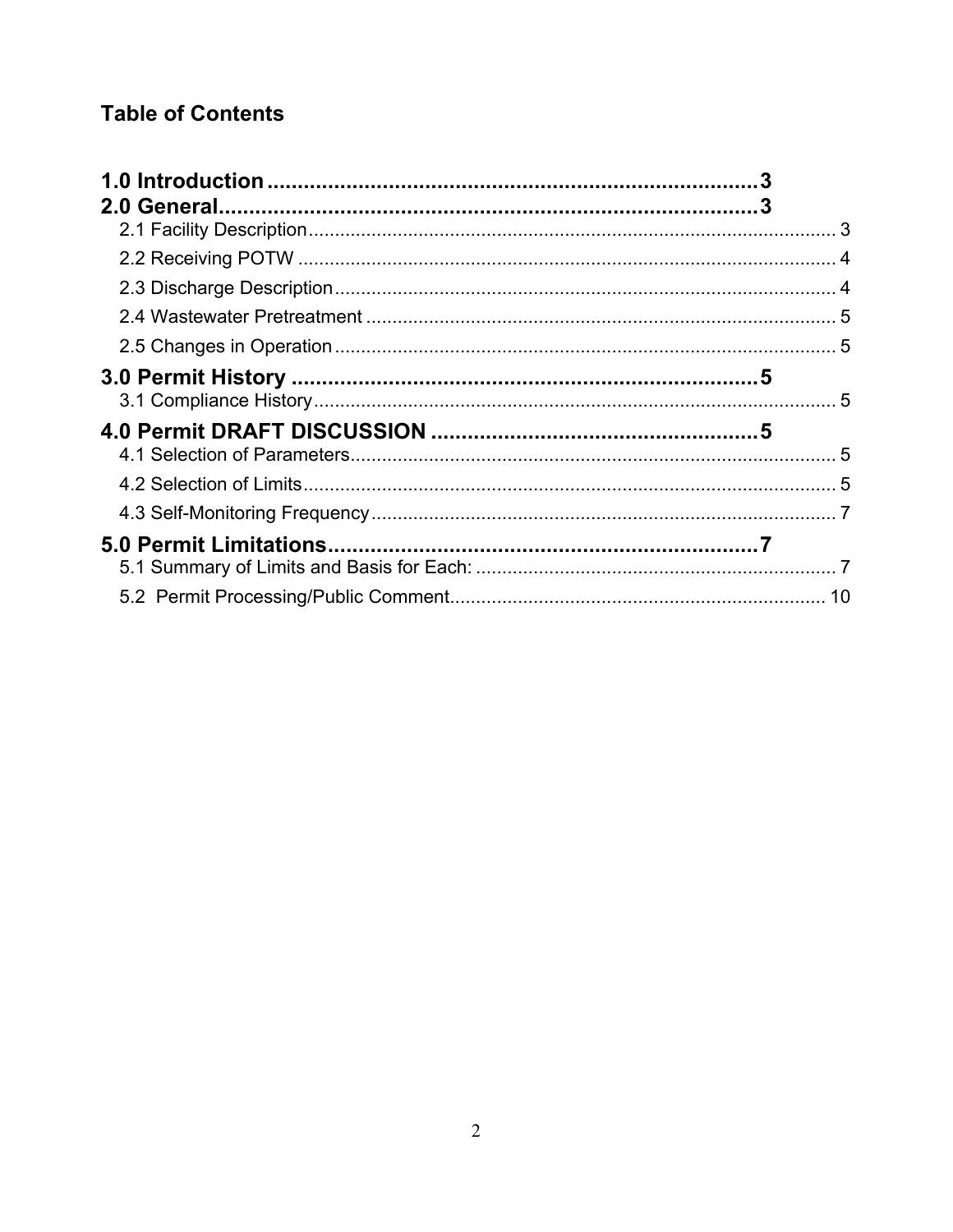<span id="page-31-0"></span>The Indiana Department of Environmental Management (IDEM) received an Industrial Wastewater Pretreatment (IWP) Permit application from Wilbert Funeral Services, Inc. dba Astral – The Wilbert Group on April 6, 2022. The current five-year permit was issued with an effective date of February 1, 2018, in accordance with 327 IAC 5-2-6(a). The permit was subsequently modified on April 16, 2020. A five-year permit is proposed in accordance with 327 IAC 5-2-6(a).

The Federal Water Pollution Control Act of 1972 and subsequent amendments require a National Pollutant Discharge Elimination System (NPDES) permit for the discharge of wastewater to surface waters. Furthermore, Indiana Statute 13-15-1-2 requires a permit to control or limit the discharge of any contaminants into state waters or into a publicly owned treatment works (POTW). This proposed permit action by IDEM complies with both federal and state requirements.

In accordance with Title 40 of the Code of Federal Regulations (CFR) Sections 124.7 and 124.6, as well as Indiana Administrative Code (IAC) 327 Section 5, development of a Statement of Basis, or Briefing Memo, is required for NPDES permits. This document fulfills the requirements established in those regulations.

This Briefing Memo was prepared in order to document the factors considered in the development of IWP Permit effluent limitations. The technical basis for the Briefing Memo may consist of evaluations of prohibited discharge standards, categorical pretreatment standards, existing effluent quality, and receiving POTW limitations.

## <span id="page-31-1"></span>**2.0 GENERAL**

#### <span id="page-31-2"></span>**2.1 Facility Description**

The permittee manufactures steel burial caskets. The powder coating system was installed in 2001. The steel used for manufacturing steel burial caskets must be washed prior to the coating application, therefore, there is a washing system station before the coating station in the powder coating system.

The washing station has six (6) stages. Stages one (1) and two (2) are the alkaline wash stages. The stage uses a liquid alkaline cleaner provided by DuBois Chemicals called GF Clean 1232 (Al-la) and a defoamer, also provided by DuBois Chemicals, called GF Defoam 1075 (Al-lb). The safety data sheets for these products are included with this attachment. Stage three (3) is the rinse stage, there are no chemicals used during this stage. Stage four (4) is an iron phosphatizing stage which uses a product called GF PHOS 3005 (Al-le), also provided by DuBois Chemicals. The safety data sheet for this product is also included with this attachment. Stage five (5) is another rinse stage that does not use any chemicals. Stage six (6) is not used at this time. The plant normally operates 9 hours/day, 5 days/week. The facility's source water is an on-site well.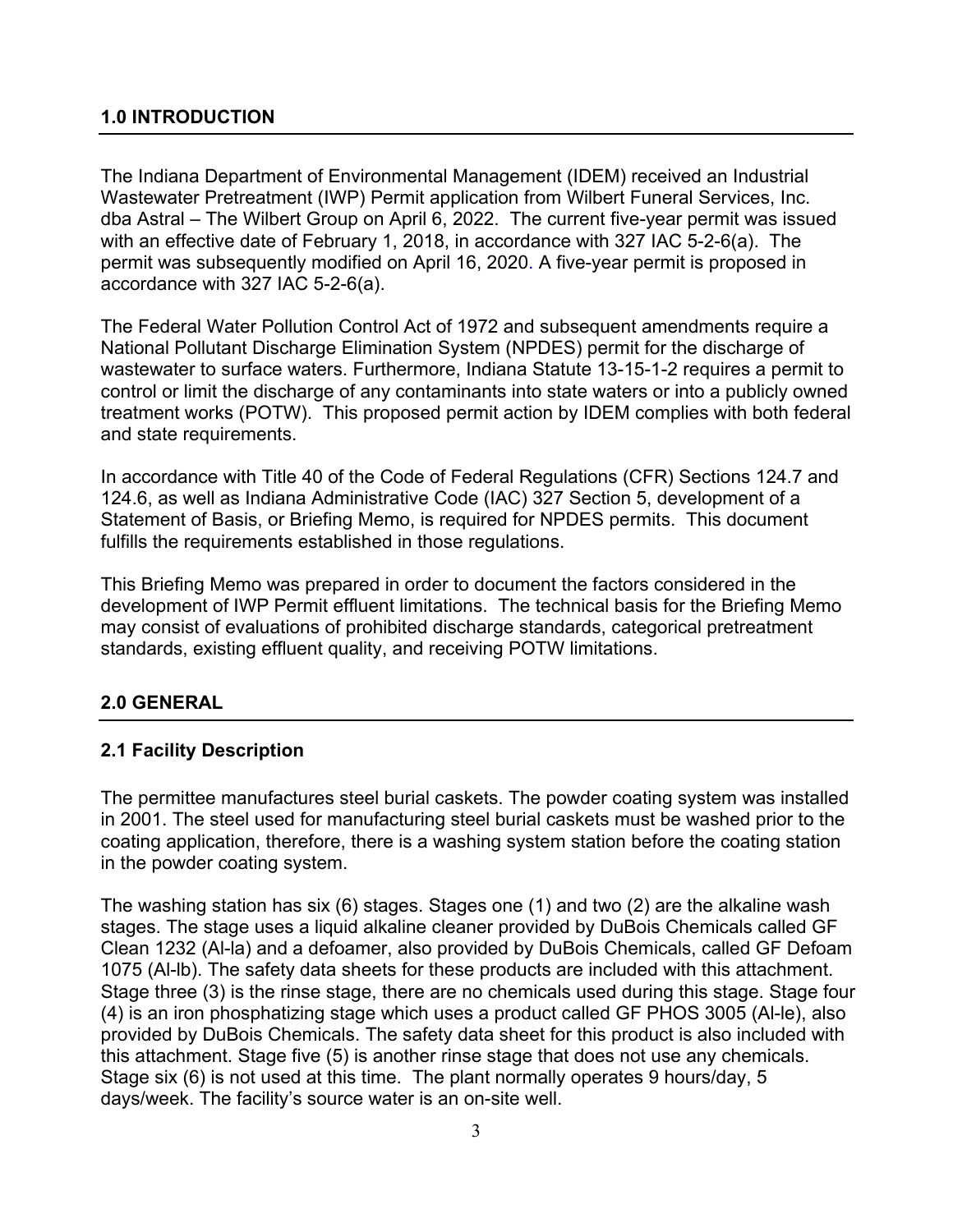The waste flows from the powder coating and cleaning processes are subject to the Categorical Pretreatment Standards for New Source Metal Finishing operations [40 CFR 433.17]. The standards are concentration-based (mg/l).

### <span id="page-32-0"></span>**2.2 Receiving POTW**

The permittee discharges to the Town of Lynn POTW: a Class II, 0.25 MGD extended aeration treatment plant consisting of a bar screen, a grit channel, a comminutor, an equalization tank, two aeration tanks, two final clarifiers, an ultraviolet light disinfection unit, and an effluent flow meter. Solids handling includes sludge drying beds with final disposal via landfill.

The Town of Lynn received Construction Permit Approval No. 22909 to replace existing broken or aging equipment with new and efficient equipment. The average design flow will remain 0.25 MGD. The proposed facility will be a Class II, 0.25 MGD extended aeration treatment facility consisting of a mechanical spiral fine screen, a manual coarse bar bypass screen, a grit chamber, an influent flow meter, an aerated equalization basin, two circular extended aeration package plant tanks (each consisting of one secondary clarifier, one aerated activated sludge chamber, and one aerated digester chamber), ultraviolet (UV) light disinfection, and an effluent flow meter. Sludge handling includes aerobic digestion and dewatering via drying beds. Final biosolids are landfilled.

The POTW does not serve any other IWP permitted facilities or communities.

The POTW discharges to the Mud Creek  $(Q7, 10 = 0.47$  CFS), a tributary to the Greensfork Creek which is a tributary to the Whitewater River.

#### <span id="page-32-1"></span>**2.3 Discharge Description**

The permittee discharges wastewaters from the following sources to the POTW:

| Source                  | Flow (GPD) |
|-------------------------|------------|
| Process Wastestream #1: | 4,800(1)   |
| Sanitary:               | 300        |

(1) Process Wastestream #1 is wastewater from a six (6) stage powder coating and cleaning process that includes the following: (i) and (ii) alkaline wash, (iii) rinse, (iv) iron phosphating, (v) rinse, and (vi) non-chrome sealer. Stage (vi) is not currently being used at the facility. All wastewater is discharged to a 7,000 gallon holding tank. Wastewater from the 7,000-gallon holding tank is batch discharged directly to the Town of Lynn POTW approximately 5 times a week.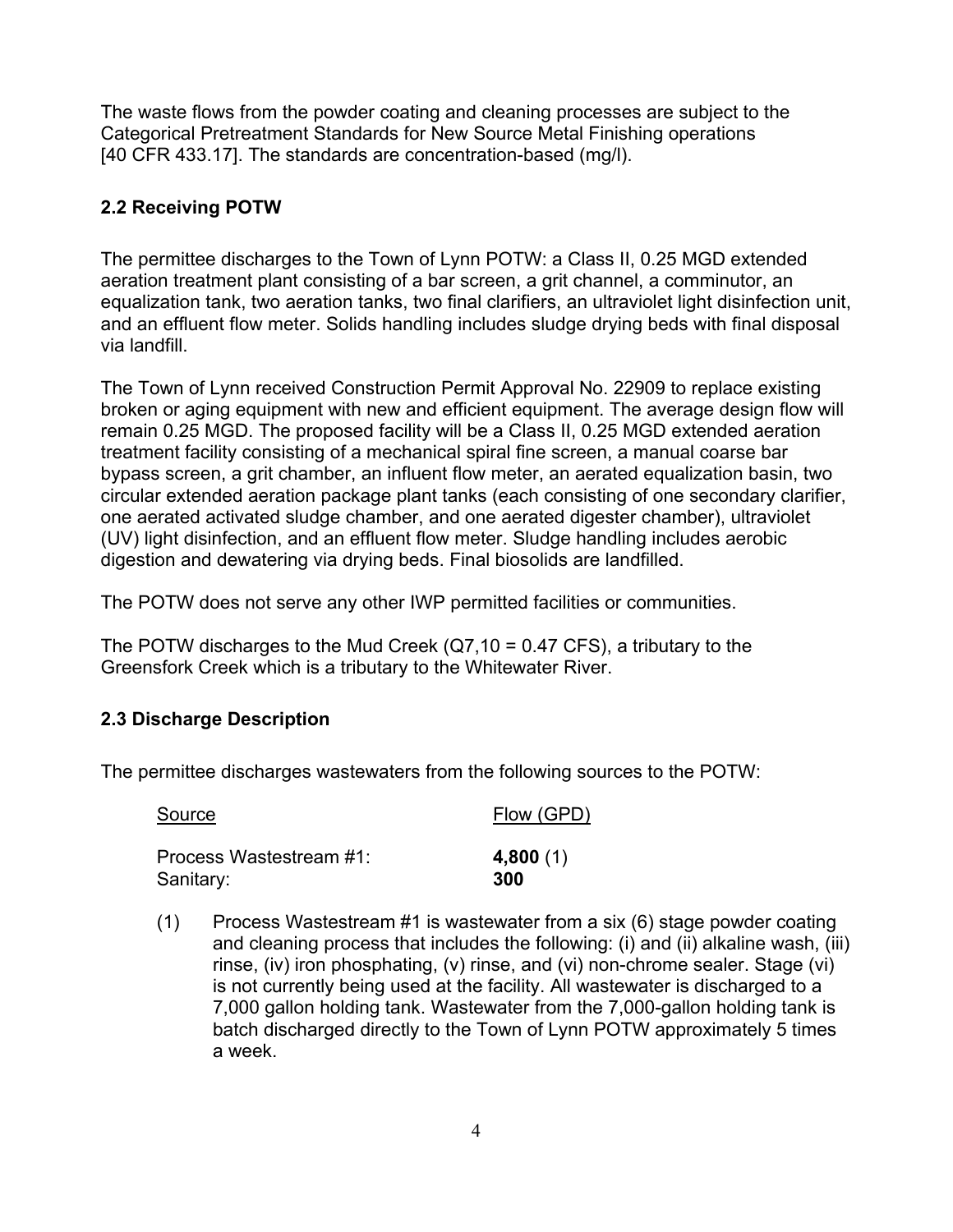#### <span id="page-33-0"></span>**2.4 Wastewater Pretreatment**

No wastewater pretreatment occurs at this facility. The well water is run through a softener, a depth filter, and finally treated in a reverse osmosis (RO) system before being used at the facility.

The permittee shall have the wastewater treatment facilities under the responsible charge of an operator certified by the Commissioner in a classification corresponding to the classification of the wastewater treatment plant as required by IC 13-18 and 327 IAC 5-22. In order to operate a wastewater treatment plant the operator shall have qualifications as established in 327 IAC 5-22-7. Based on information supplied by the permittee, the facility is not required to have a Certified Operator.

#### <span id="page-33-1"></span>**2.5 Changes in Operation**

In the permit application, no changes in operation were identified as occurring since the previous permit renewal.

#### <span id="page-33-2"></span>**3.0 PERMIT HISTORY**

#### <span id="page-33-3"></span>**3.1 Compliance History**

The purpose of this section is to summarize any violations and enforcement actions associated with the permit.

A review of this facility's discharge monitoring data was conducted for compliance verification and shows no permit limitation violations at Outfall 001 between February 2017 and March 2022. There are no pending or current enforcement actions regarding this IWP permit.

#### <span id="page-33-4"></span>**4.0 PERMIT DRAFT DISCUSSION**

#### <span id="page-33-5"></span>**4.1 Selection of Parameters**

This permit regulates the substances and parameters in the permittee's wastewater that are subject to New Source Metal Finishing operations [40 CFR 433.17] standards. Phosphorous monitoring has also been retained from the previous permit.

#### <span id="page-33-6"></span>**4.2 Selection of Limits**

The permittee's discharge must comply with New Source Metal Finishing operations [40 CFR 433.17] standards that apply at the end of process and any existing local ordinance limits that apply at the end of pipe.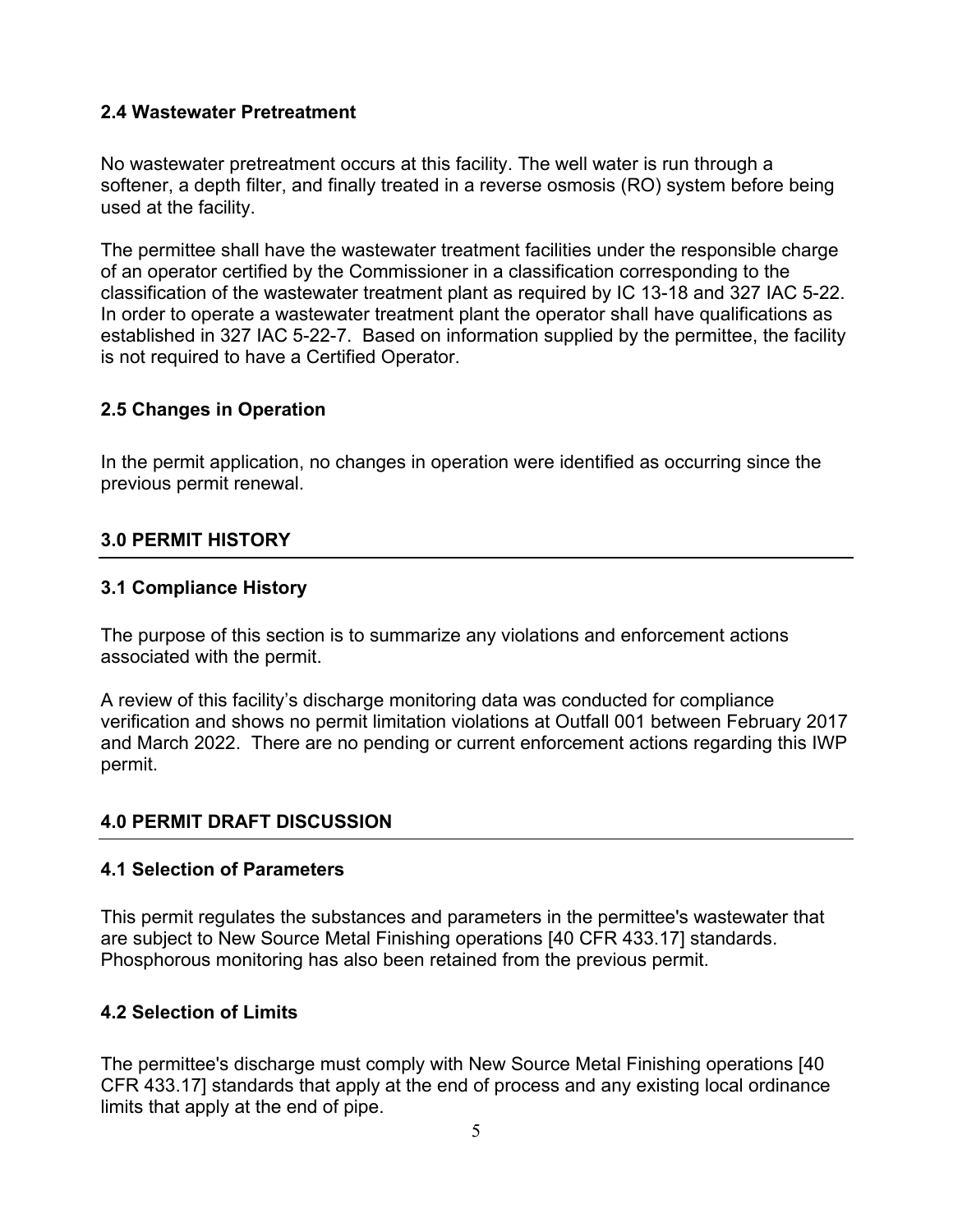The City of Lynn Sewer Use Ordinance (SUO) contains local discharge limits for specific pollutants to prohibit contribution by industrial users that may cause interference or pass through at the POTW. These limits in the SUO are expressed as daily maximums and monthly averages. One of the City of Lynn SUO's monthly average limitations is more stringent than the applicable categorical pretreatment monthly average limit. Therefore, the City of Lynn SUO's monthly average limitation for Nickel has been incorporated into the permit to comply with 327 IAC 5-18-9 which states that in addition to the applicable pretreatment standard, the most stringent limitation must be applied to protect the POTW.

The permittee has elected to take samples after process and prior to combination with sanitary wastewater flows rather than end-of-pipe. The categorical standards were adjusted due to the wastestreams combining after the sample site. The categorical process flows account for approximately 94% of the total wastestream that is discharged to the POTW. Since SUO limits apply end of pipe, the categorical limitations were adjusted by factoring the percentage process flow to the total wastestream using the Combined Wastestream Formula (CWF) below. The adjustment was done to compare the categorical limitations to the SUO limitations and applying the most stringent.

The categorical limitations have been adjusted by factoring the percentage process flow to the total wastestream using the Combined Wastestream Formula (CWF) below.

 $C_T$  = Adjusted concentration limit  $C_i$  = Categorical Pretreatment Standard

 $F_i$  = Avg. flow of regulated wastestream = GPD (taken from application)  $F_D$  = Avg. flow of dilute wastestream = GPD (taken from application)  $F_T$  = Avg. total flow = GPD

$$
C_T = \frac{Ci * Fi}{F_i} \times \frac{F_T - F_D}{F_T}
$$

| Comparison of Limits at Outfall 001 |           |             |                          |       |                       |                    |  |
|-------------------------------------|-----------|-------------|--------------------------|-------|-----------------------|--------------------|--|
|                                     |           | <b>FEG</b>  | <b>SUO</b>               |       | Adjusted Limits (CWF) |                    |  |
| Pollutant                           | Daily Max | Monthly Avg | Daily Max<br>Monthly Avg |       | Daily Max             | <b>Monthly Avg</b> |  |
| Cadmium                             | 0.11      | 0.07        | 0.60                     | 0.20  | 0.10                  | 0.07               |  |
| Chromium                            | 2.77      | 1.71        | 6.0                      | 2.0   | 2.61                  | 1.61               |  |
| Copper                              | 3.38      | 2.07        | 6.0                      | 2.0   | 3.18                  | 1.95               |  |
| Lead                                | 0.69      | 0.43        | 6.0                      | 2.0   | 0.65                  | 0.40               |  |
| <b>Nickel</b>                       | 3.98      | 2.38        | 6.0                      | 2.0   | 3.75                  | 2.24               |  |
| Silver                              | 0.43      | 0.24        |                          | ----- | 0.40                  | 0.23               |  |
| Zinc                                | 2.61      | 1.48        | 12.0                     | 4.0   | 2.46                  | 1.39               |  |
| Cyanide                             | 1.20      | 0.65        | 1.9                      | 1.0   | 1.13                  | 0.61               |  |
| <b>TTO</b>                          | 2.13      |             |                          |       | 2.00                  |                    |  |

Since the permittee has elected to take samples after process and prior to combination with sanitary wastewater flows rather than end-of-pipe, the federal limitations that are protective of the POTW and the local monthly average limitation for Nickel will be applied.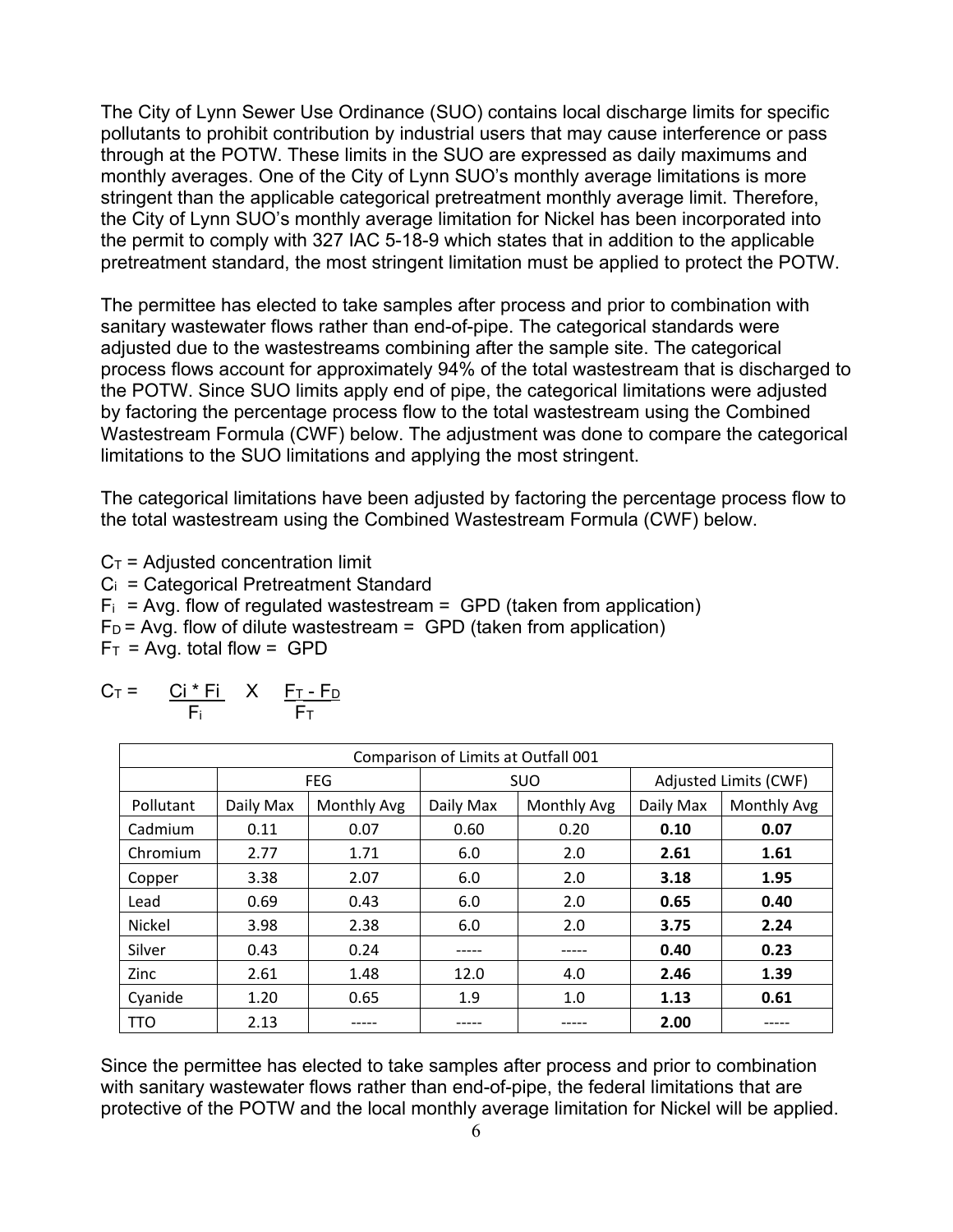#### <span id="page-35-0"></span>**4.3 Self-Monitoring Frequency**

Self-Monitoring frequency is determined by the pollutants present in the permittees process and compliance history. The monitoring frequency for pH, Flow, Cadmium, Total Chromium, Copper, Lead, Nickel, Silver, Zinc, Total Cyanide, TTO, and Phosphorus will be retained from the previous permit.

To assure compliance with the limits and terms of this permit, State rules [327 IAC 5-21-9 and 10] require the permittee to: (i) monitor the final pretreated discharge at a minimum frequency; and (ii) report the results to this agency. To fulfill this requirement, the samples must be: (i) representative of the daily discharge; and (ii) collected, preserved and analyzed using U.S. EPA-approved materials and methods.

#### <span id="page-35-1"></span>**5.0 PERMIT LIMITATIONS**

#### <span id="page-35-2"></span>**5.1 Summary of Limits and Basis for Each:**

#### **Outfall 001**

The table below summarizes the permit limits at the designated sample site 001[1][2]. Outfall 001 is located immediately after the 7,000-gallon wastewater holding tank and prior to combination with sanitary dilution flows.

|                                | <b>Discharge Limitations</b> |                    |            | <b>Monitoring Requirements</b>  |                    |  |
|--------------------------------|------------------------------|--------------------|------------|---------------------------------|--------------------|--|
| Parameter [3]                  | Daily<br>Maximum             | Monthly<br>Average | Unit       | Measurement<br>Frequency [13]   | Sample<br>Type [4] |  |
| Flow [6]                       | Report                       | Report             | <b>MGD</b> | Daily                           | 24-Hr. Total       |  |
| Cadmium [Cd]                   | $0.11$ [8]                   | $0.07$ [8]         | mg/l       | 1 X Quarterly [12] 24-Hr. Comp. |                    |  |
| T. Chromium $[Cr(T)]$          | 2.77[8]                      | $1.71$ [8]         | mg/l       | 1 X Quarterly [12] 24-Hr. Comp. |                    |  |
| Copper [Cu]                    | 3.38[8]                      | $2.07$ [8]         | mg/l       | 1 X Quarterly [12] 24-Hr. Comp. |                    |  |
| Lead [Pb]                      | $0.69$ [8]                   | 0.43[8]            | mg/l       | 1 X Quarterly [12] 24-Hr. Comp. |                    |  |
| Nickel [Ni]                    | 3.98[8]                      | $2.0$ [9]          | mg/l       | 1 X Quarterly [12] 24-Hr. Comp. |                    |  |
| Silver [Ag]                    | 0.43[8]                      | $0.24$ [8]         | mg/l       | 1 X Quarterly [12] 24-Hr. Comp. |                    |  |
| $Zinc$ $[Zn]$                  | $2.61$ [8]                   | $1.48$ [8]         | mg/l       | 1 X Quarterly [12] 24-Hr. Comp. |                    |  |
| Phosphorus                     | Report [9]                   | Report [9]         | mg/l       | 1 X Quarterly [12] 24-Hr. Comp. |                    |  |
| T. Cyanide [CN(T)][10]1.20 [8] |                              | 0.65[8]            | mg/l       | 1 X Quarterly [12] Grab         |                    |  |
| <b>TTO[11]</b>                 | 2.13[8]                      |                    | mg/l       | 2 X Annually [5]                | Grab               |  |

Table 1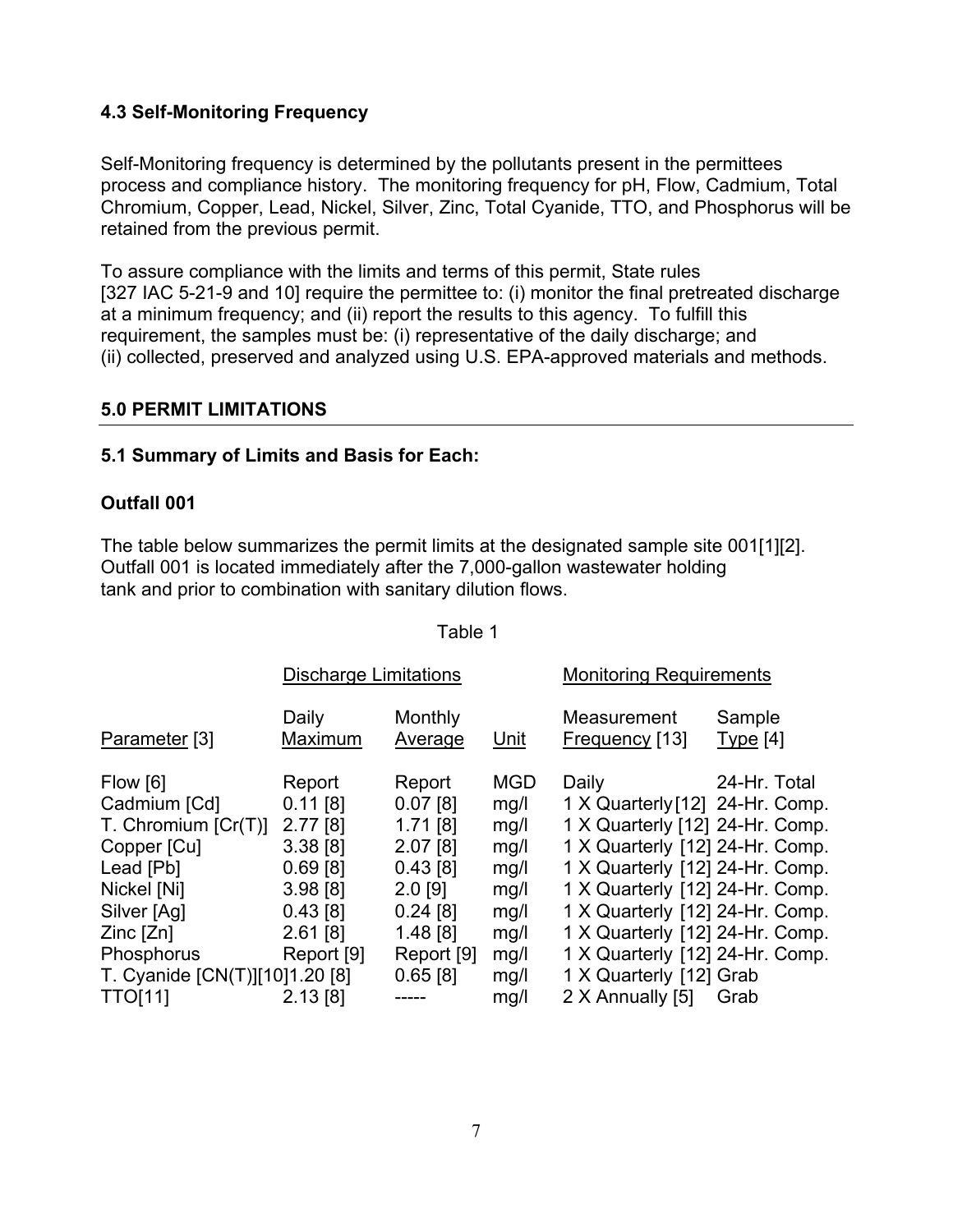#### Table 2

| Parameter | Daily<br><b>Minimum</b> | Daily<br>Maximum Unit |      | Measurement<br><u>Frequency</u> [13] | Sample<br><u>Type</u> |
|-----------|-------------------------|-----------------------|------|--------------------------------------|-----------------------|
| pH [7]    | 5.0 [9]                 | 9.5 [9]               | s.u. | Daily                                | Grab                  |

- [1] Outfall 001 shall be designated as process wastewaters and contains no dilution streams.
- [2] The discharge shall not exceed the local limits in the Sewer Use Ordinance upon entering the POTW.
- [3] All metals shall be analyzed as Total Recoverable Metals.
- [4] A "24-hour composite sample" means a sample consisting of at least 3 individual flow-proportional samples of wastewater, consisting of aliquots withdrawn throughout the 24-hour discharge period. The aliquots may be: (i) uniform aliquots withdrawn at uniform flow intervals; (ii) flow-proportional aliquots withdrawn at uniform time intervals; or (iii) for batch discharge, uniform aliquots withdrawn from uniform batch volumes. A flow-proportioned composite sample may be obtained by:
	- (1) recording the discharge flow rate at the time each individual sample is taken,
	- (2) adding together the discharge flow rates recorded from each individuals sampling time to formulate the "total flow" value,
	- (3) the discharge flow rate of each individual sampling time is divided by the total flow value to determine its percentage of the total flow value,
	- (4) then multiply the volume of the total composite sample by each individual sample's percentage to determine the volume of that individual sample which will be included in the total composite sample.

Alternatively, a 24-hour composite sample may be obtained by an automatic sampler on an equal time interval basis over a twenty-four hour period provided that a minimum of 24 samples are taken and combined prior to analysis. The samples do not need to be flow-proportioned if the permittee collects samples in this manner.

- [5] Parameters that are to be monitored twice per year shall be reported during the months of June and December. If, however, two other months are more appropriate, the permittee may request to report in two alternate months, or the State may require the permittee to report during two alternate months.
- [6] The flow can be monitored by measuring the level of the wastewater in the 7,000 gallon wastewater holding tank prior to discharge.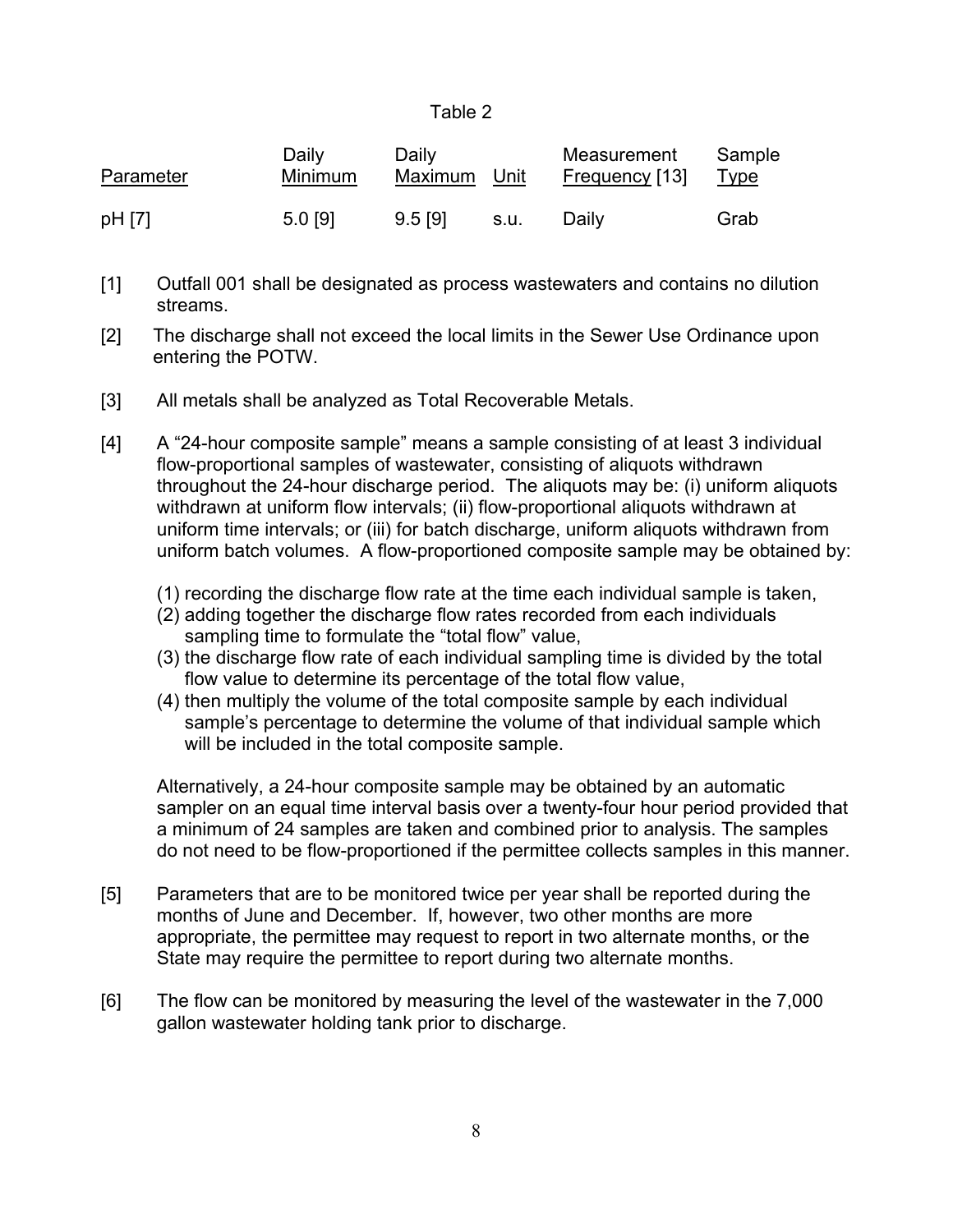- [7] If the permittee collects more than one grab sample on a given day for pH, the values shall not be averaged for reporting daily maximums or daily minimums. The permittee must report the individual minimum and the individual maximum pH value of any sample during the month on the Monthly Monitoring Report form.
- [8] Based on categorical standards [40 CFR 433.17]. The Standard is concentrationbased (mg/l).
- [9] Based on local ordinance [Town of Lynn Ordinance No. 2013-1 (adopted February 6, 2013)]. Note: Discharge of Phosphorous in excess of 6 mg/l may be subject to a local surcharge.
- [10] The CN(T) parameter includes all cyanide, chelated (bound to heavy metals) and unchelated (free). The Metal Finishing Standard for CN(T) applies only to the CNbearing flows prior to mixing with the non-CN Metal Finishing flows.
- [11] The Total Toxic Organics (TTO) parameter is defined as the sum of all the quantifiable concentration values above .01 mg/l for the toxic organic compounds that constitute this parameter under the applicable categorical standard.
- [12] Samples shall be taken once at any time during each of the four annual quarters:
	- (A) January-February-March;
	- (B) April-May-June;
	- (C) July-August-September; and
	- (D) October-November-December.

For quarterly monitoring, in the first quarter for example, the permittee may conduct sampling within the month of January, February or March. The result from this reporting timeframe shall be reported on the March DMR, regardless of which of the months within the quarter the sample was taken.

[13] In situations of intermittent or batch discharge, all parameters required to be monitored should be sampled during the first representative discharge occurring during the monitoring period and then reported on the appropriate state and federal forms at the end of the monitoring period.

If a representative discharge occurs at any time during the monitoring period as identified for that individual parameter, then it is a violation of this permit to not collect a sample and report those results. At the first opportunity that a representative discharge occurs during the monitoring period, it should be sampled for all the required parameters during that monitoring period. Waiting to collect a sample until the end of a monitoring period risks missing a representative sample collection opportunity, and it is considered a violation of this permit to not collect a sample, analyze and report those results, when there was a discharge for that monitoring period.